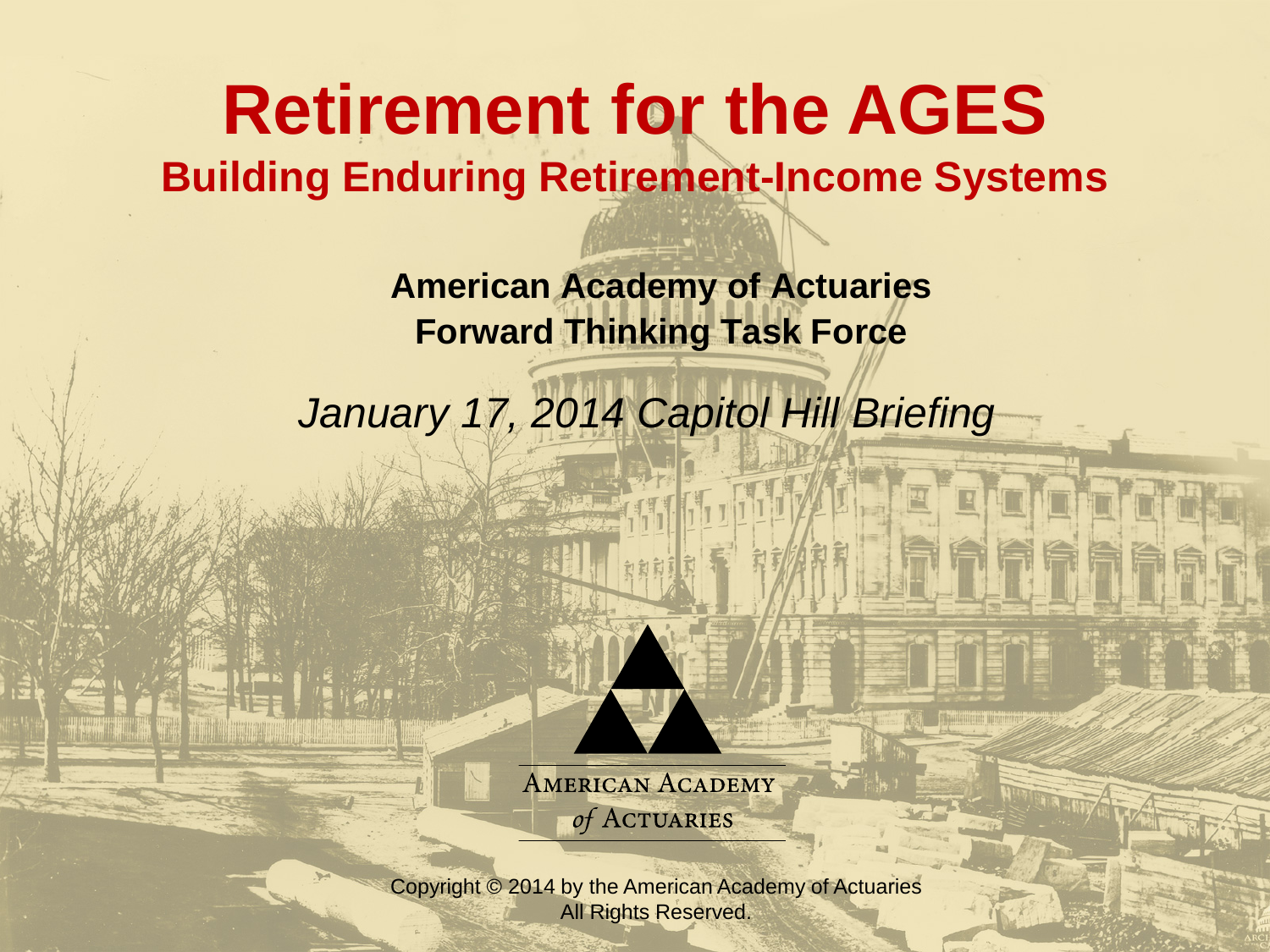## **Panelists**

#### **Don Fuerst, MAAA, FSA, FCA, EA**

- ▶ Senior Pension Fellow, American Academy of Actuaries
- **Eli Greenblum, MAAA, FSA, FCA, EA**
- Vice-President, Pension Practice Council
- **Cindy Levering, MAAA, ASA, EA**
- ▶ Member, Forward Thinking Task Force

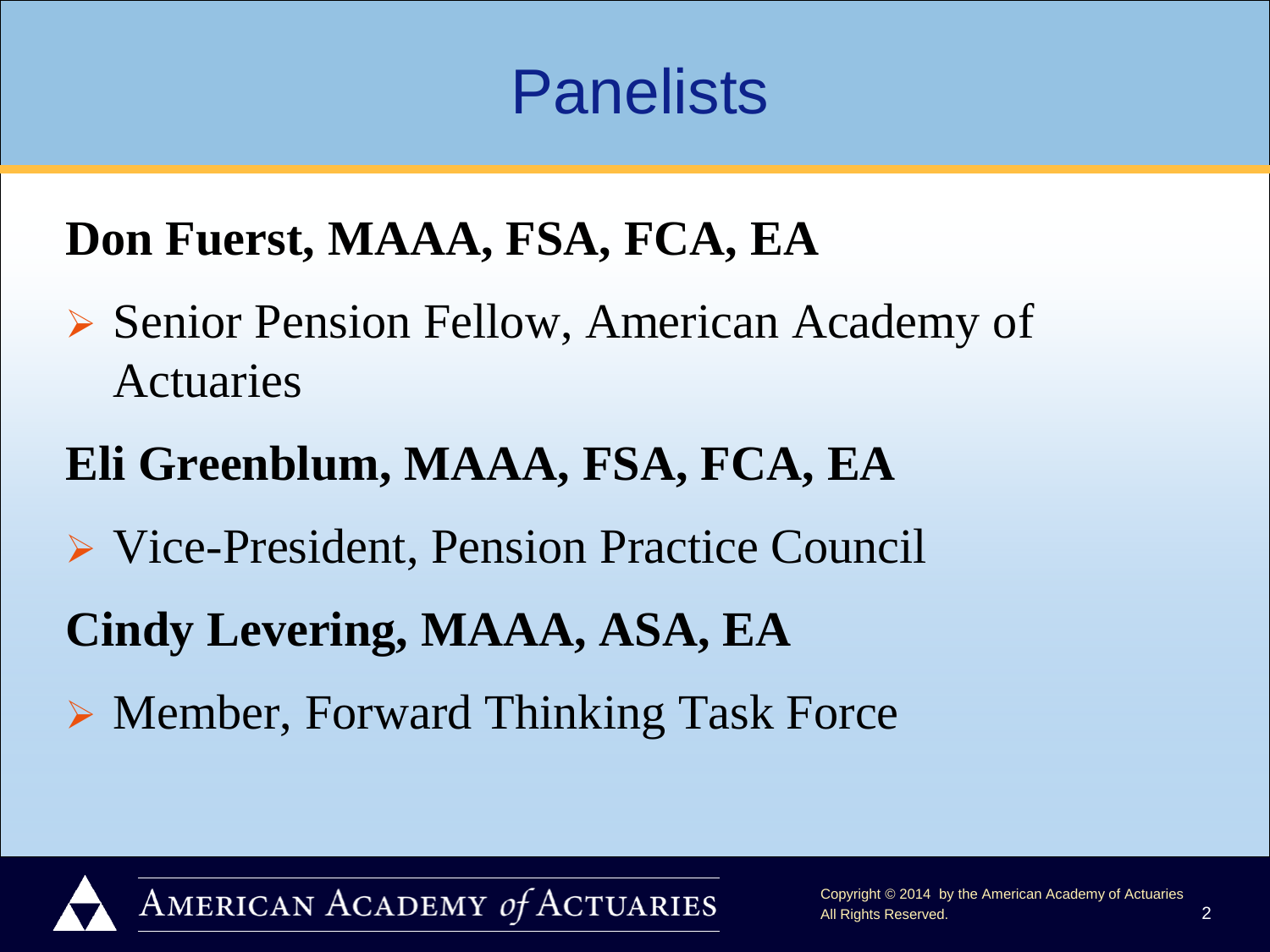## American Academy of Actuaries

The American Academy of Actuaries is a 17,500-member professional association whose mission is to serve the public and the U.S. actuarial profession. The Academy assists public policymakers on all levels by providing leadership, objective expertise, and actuarial advice on risk and financial security issues. The Academy also sets qualification, practice, and professionalism standards for actuaries in the United States.

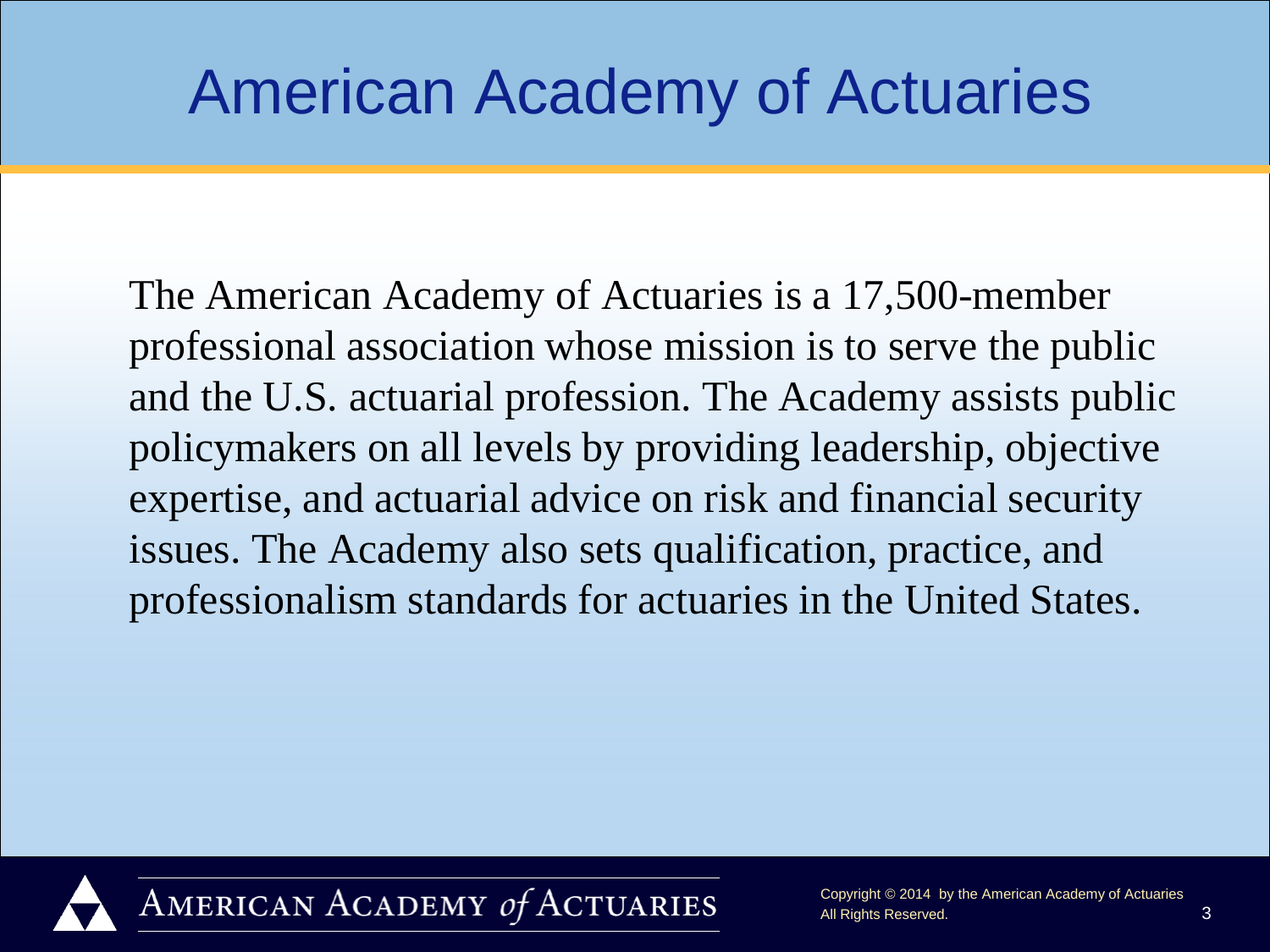## Overview of the AGES

- What is Retirement for the AGES?
	- **Follow-on to "Retirement 20/20"**
	- American Academy of Actuaries initiative
	- A framework for retirement system design
- What are the AGES principles?
- What else is involved?
	- Scorecards!
	- Forum on April 28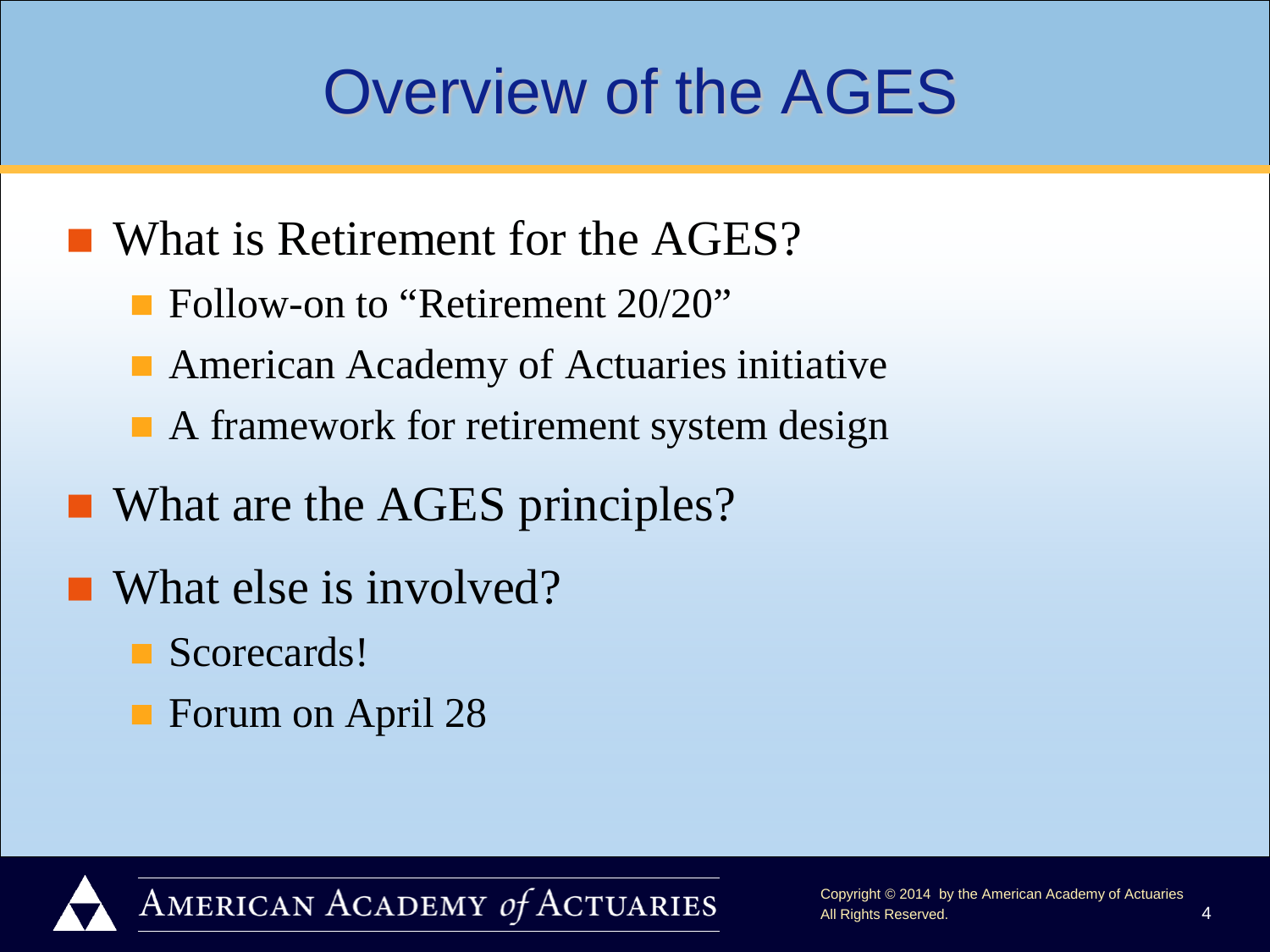## The Spirit of "Retirement 20/20"

- Society of Actuaries initiative launched in 2006
- Design a retirement system from the ground up
	- Questioned whether either DB or DC systems really work
	- Focused on best ideas from around the world
		- *What could be; principles - rather than solutions*
		- *What we need to achieve - not how to achieve it*
- Over 4 years and 3 conferences
	- Identified key drivers of successful retirement systems
	- 2010 conference presented models:
		- Retirement systems that embodied these ideas
		- **Demonstrated how principles could work**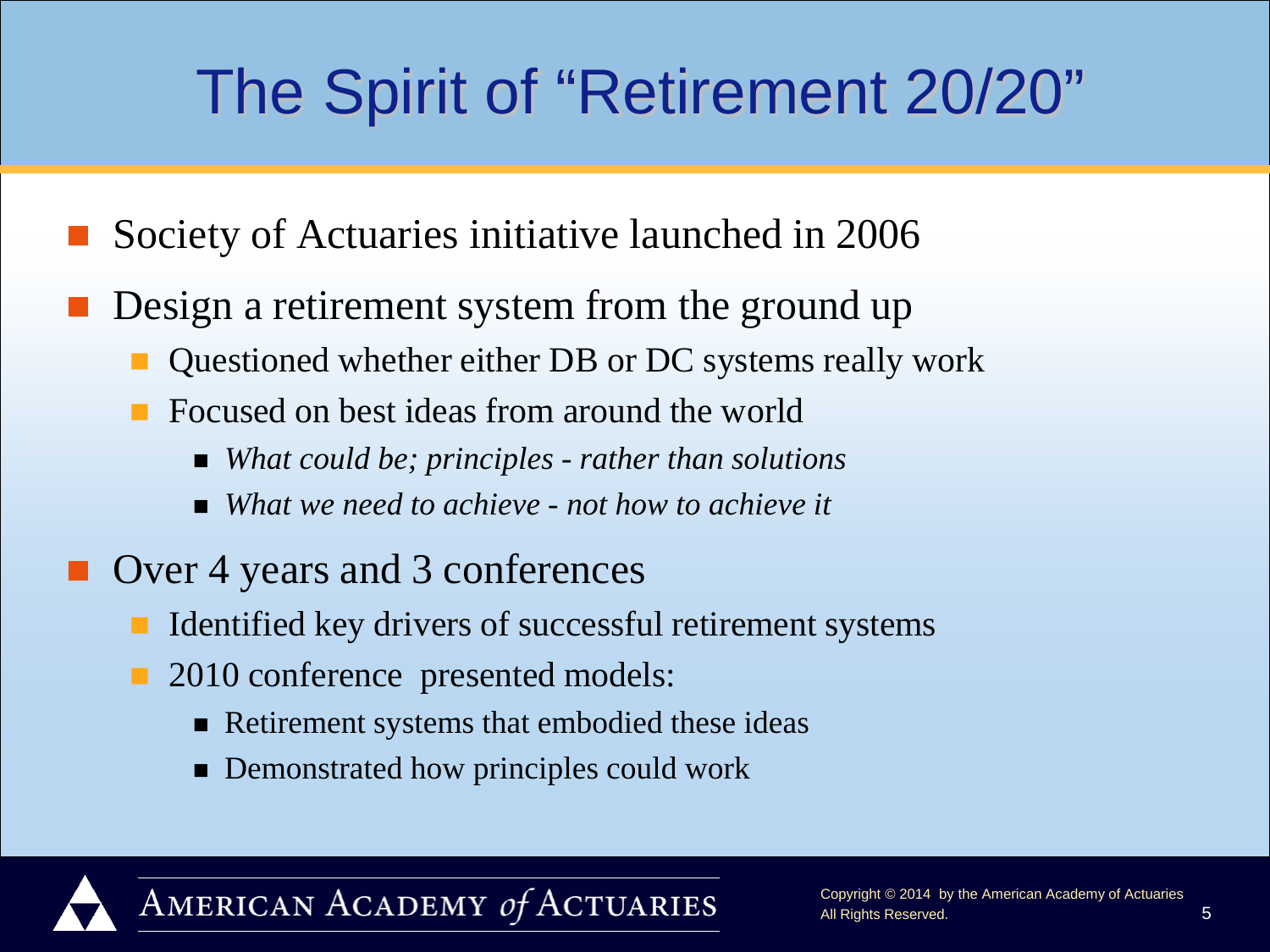## Retirement for the AGES

#### ■ American Academy of Actuaries (Academy) initiative

In 2010, the Academy's Pension Practice Council decided to:

- Create a "Forward-Thinking Task Force"
- Build on ideas from Retirement 20/20
- Identify guiding principles for a robust retirement system
- $\blacksquare$  Introduce these principles into policy discussions
- **Focuses on retirement plan design principles**
- Does not address universal coverage or adequacy
- **Presumes Social Security system remains in place**
- "Retirement for the AGES" synthesizes Retirement 20/20 ideas into 4 key categories

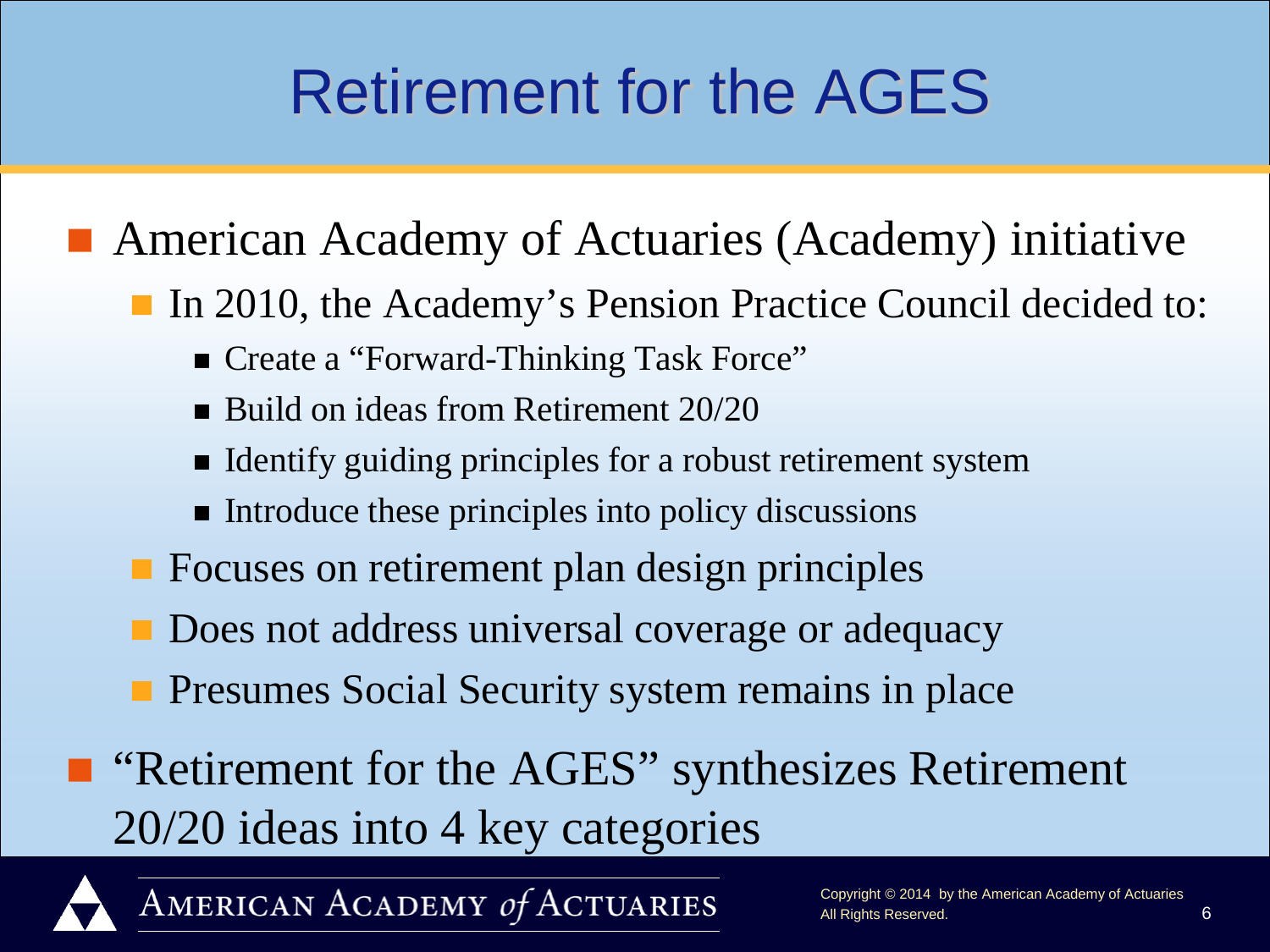- Retiree income affects U.S. economic performance
- Ability to retire securely also provides:
	- **Less reliance on community and family**
	- **Opportunities for younger workers**
- Goal: to facilitate retirement security for all Americans
	- Address shift in roles/risks to employers and employees in voluntary system
	- Retool laws, rules, regulations and practices to support AGES principles

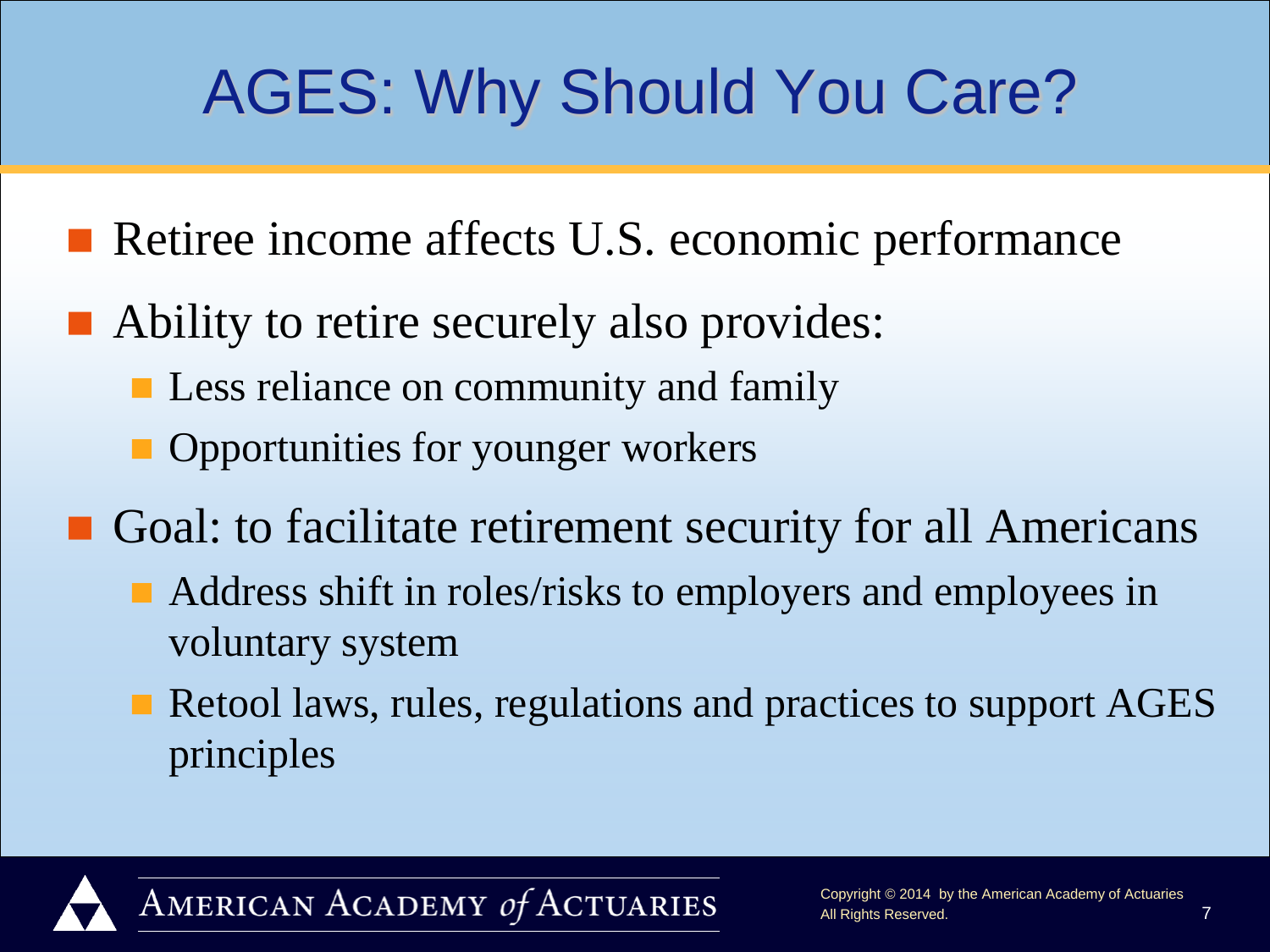- What is America's "Retirement Income Policy"?
- 4 in 10 retirees rely primarily on Social Security benefits
- Lifetime income coverage (DB) decline
- **Public sector pension plan stress** 
	- Inability or unwillingness to fund
	- Pension reform efforts
- Multiemployer system under stress
	- PBGC insurance fund headed towards insolvency
	- Legislative changes urgently needed

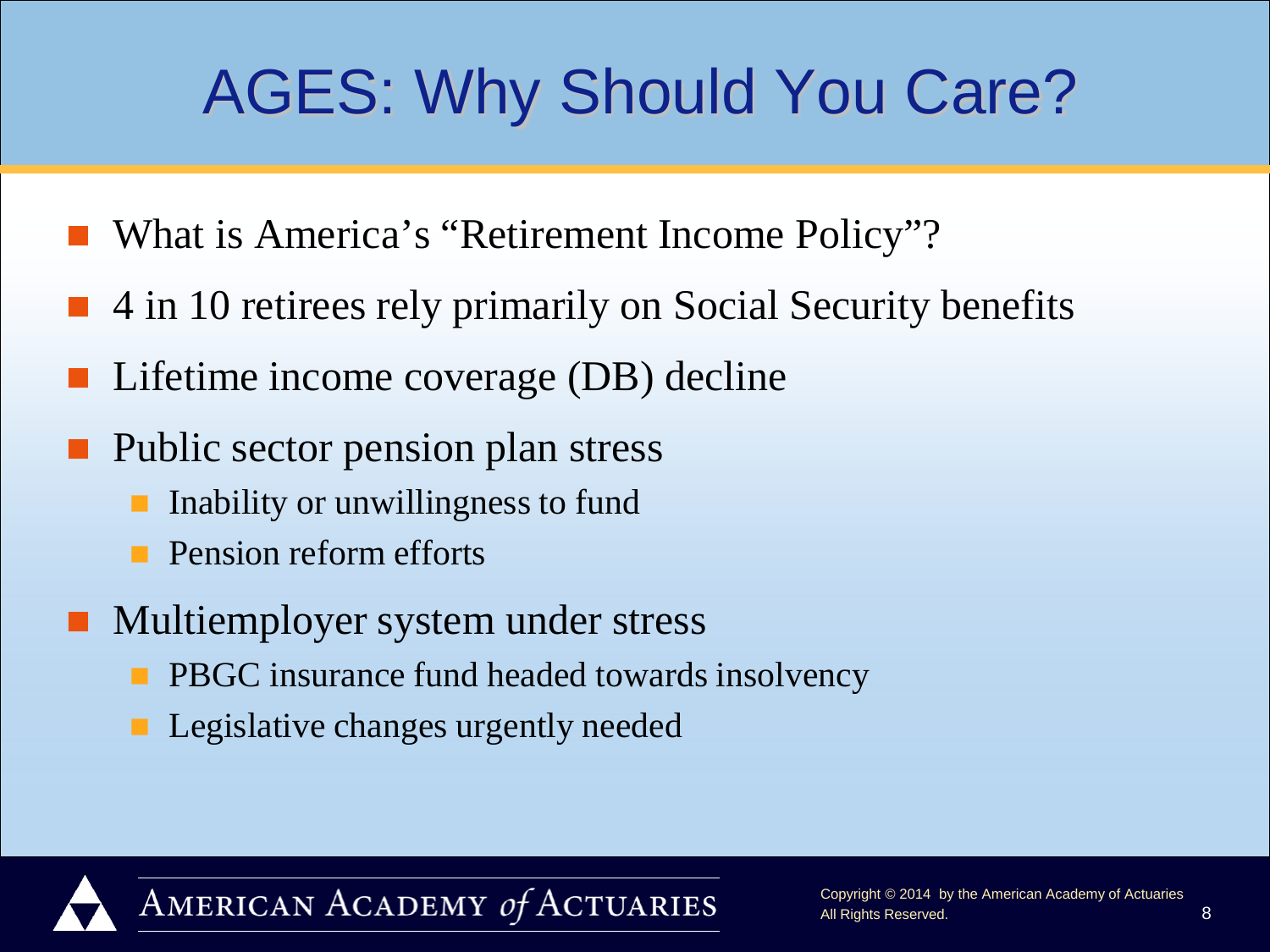

AMERICAN ACADEMY of ACTUARIES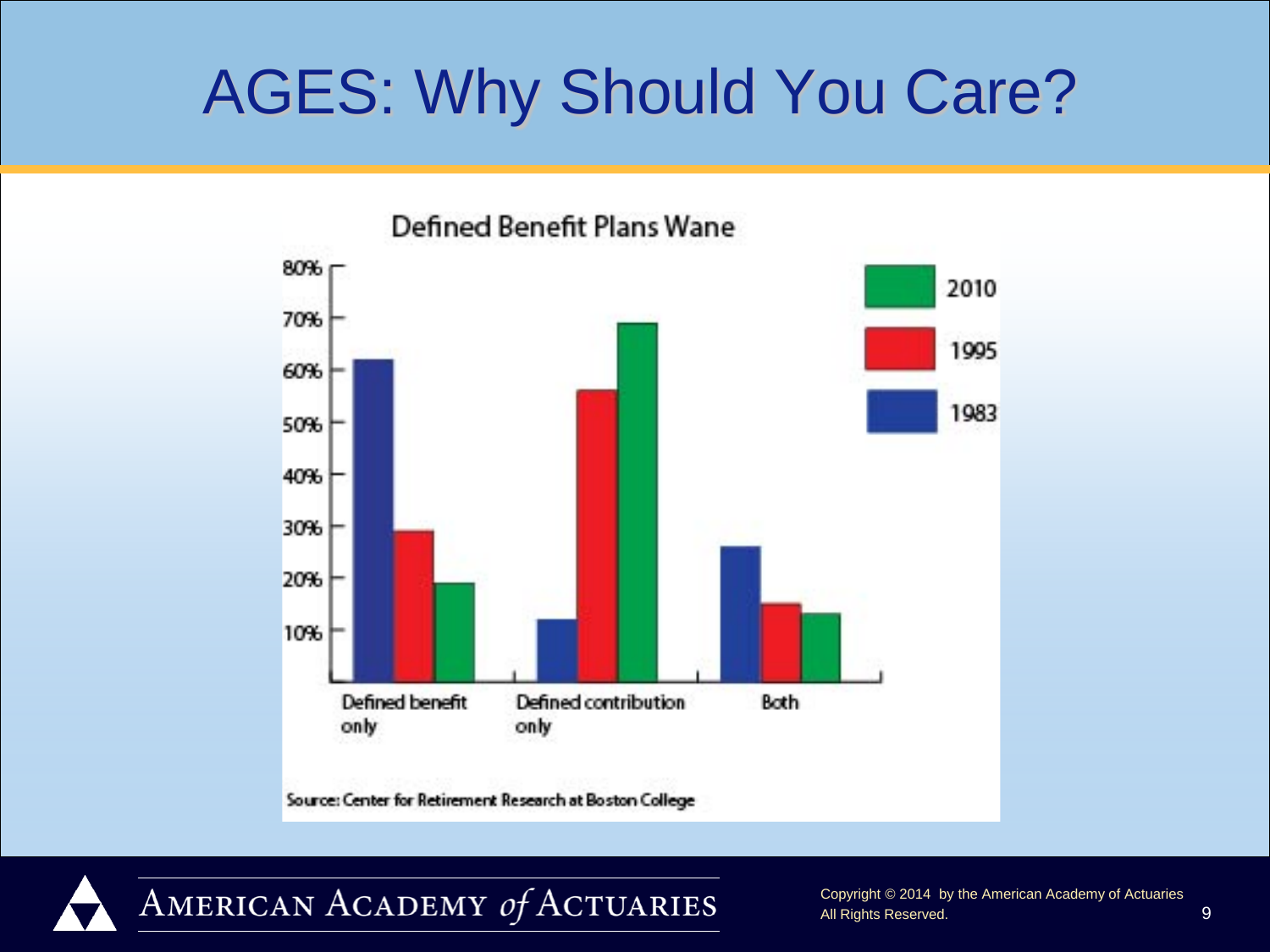

#### Source: FY 2012 PBGC Exposure Report

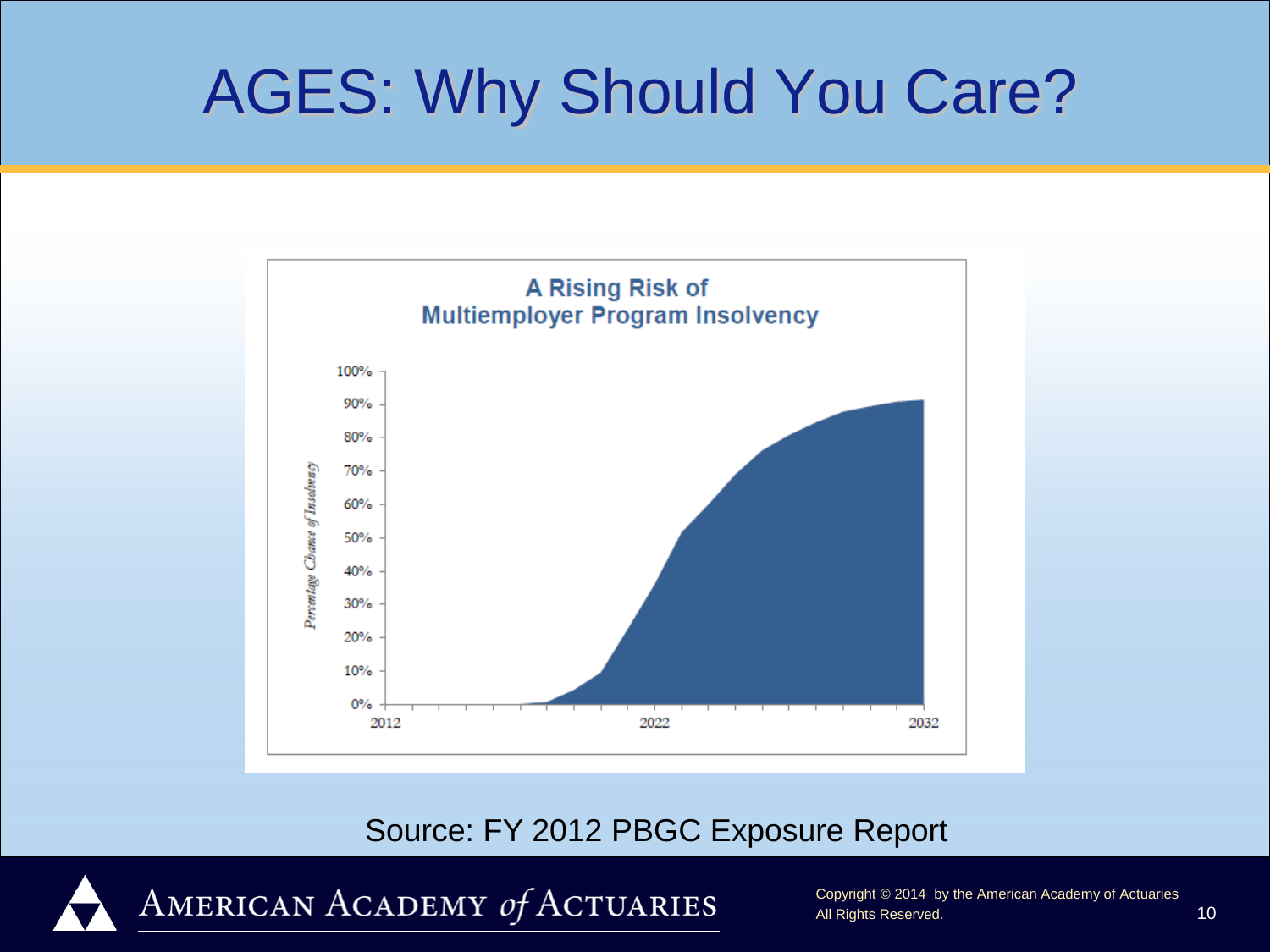## The AGES Principles

#### **Alignment**

■ Are stakeholder roles, choices and skills aligned?

#### **Governance**

- Does structure support sound decisions and actions?
- **E**fficiency
	- If Is retirement income maximized, with controlled risk?

### **Sustainability**

■ How are costs allocated? Are shocks survivable?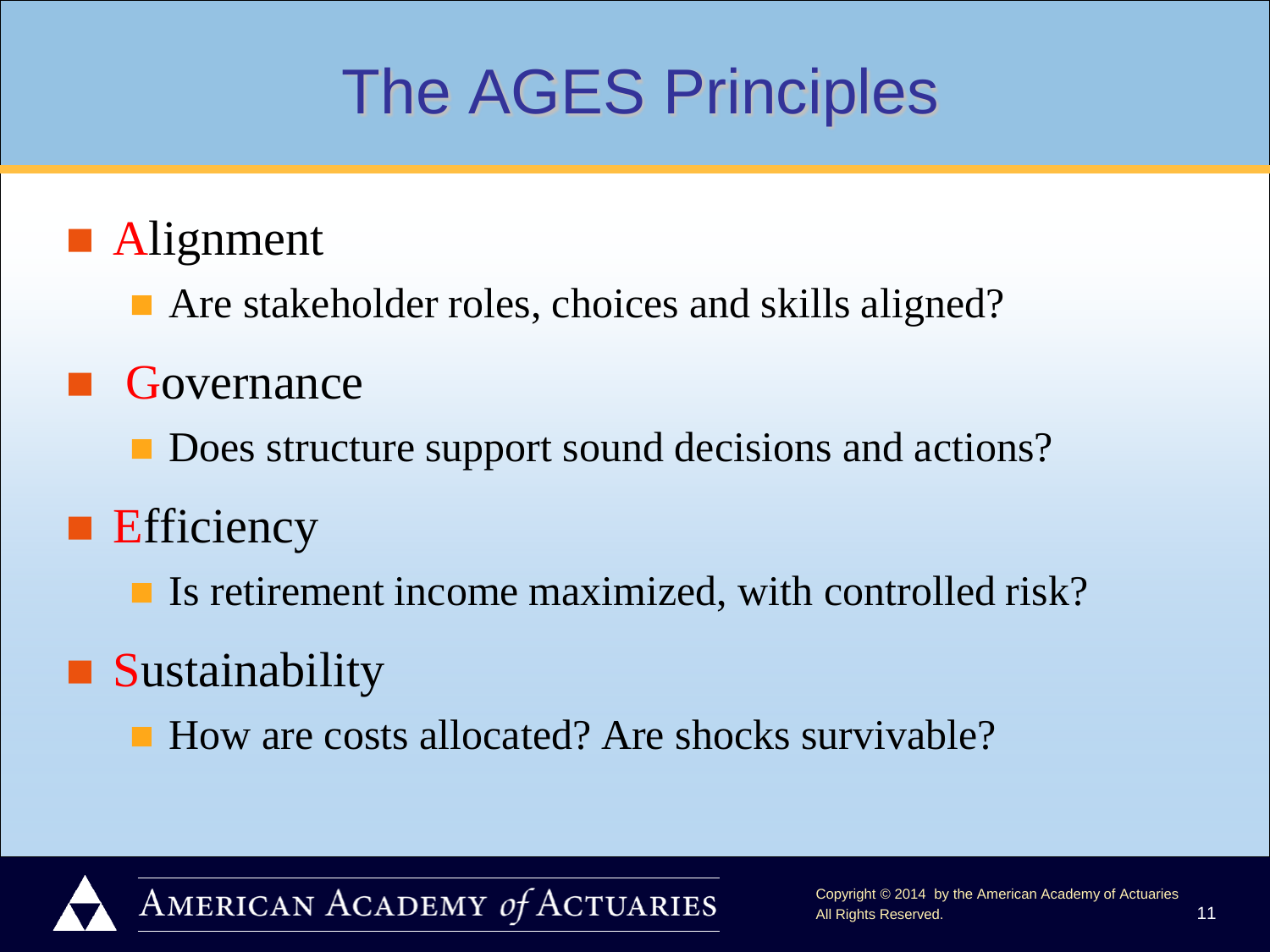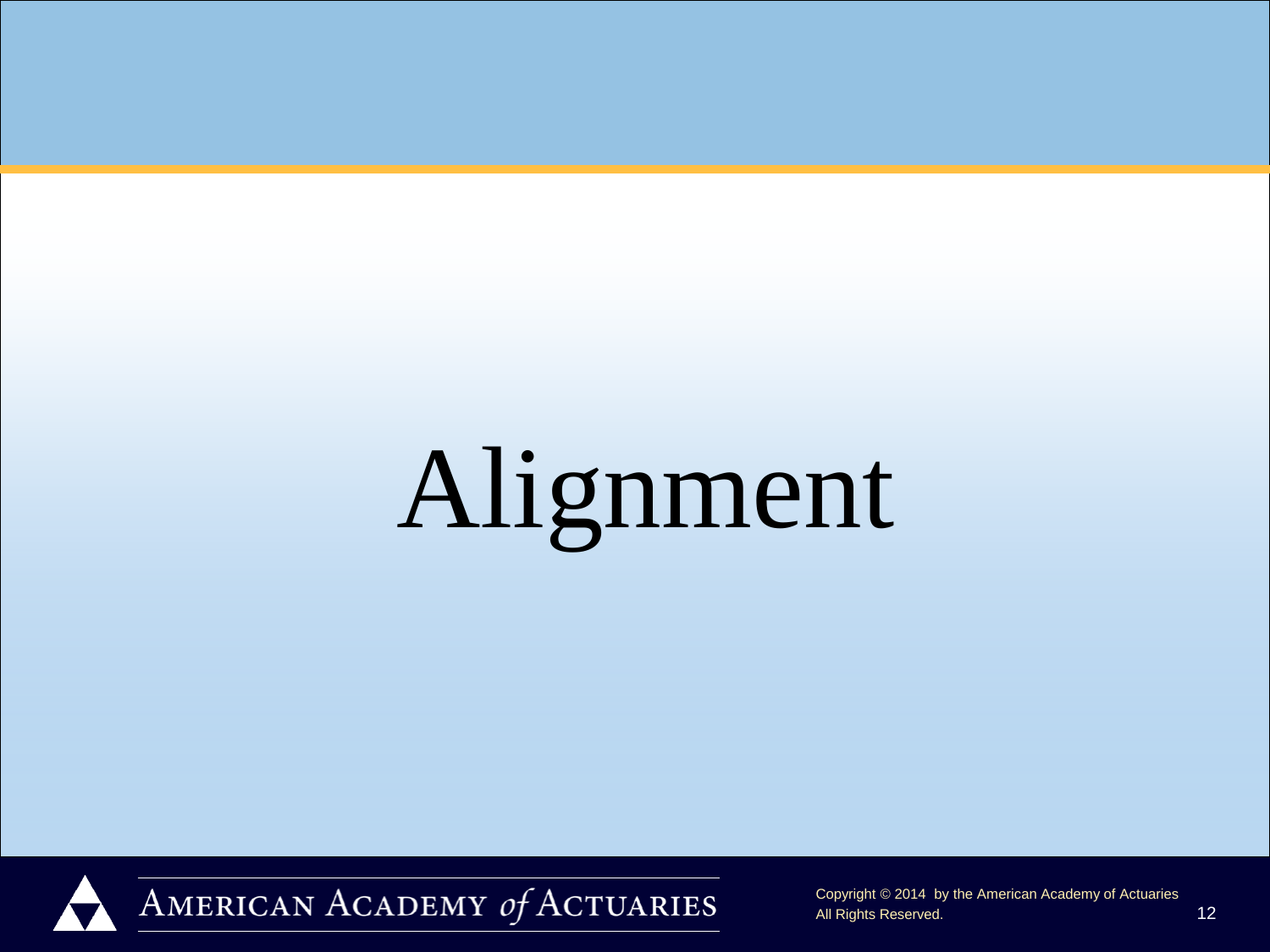#### **Key stakeholders**

- **Employers**
- Individuals
- Society (current and future taxpayers)

#### **Proper alignment of roles and skills**

- Redefine employer role
- Improve individual decisions
- **Protect society from suboptimal outcomes**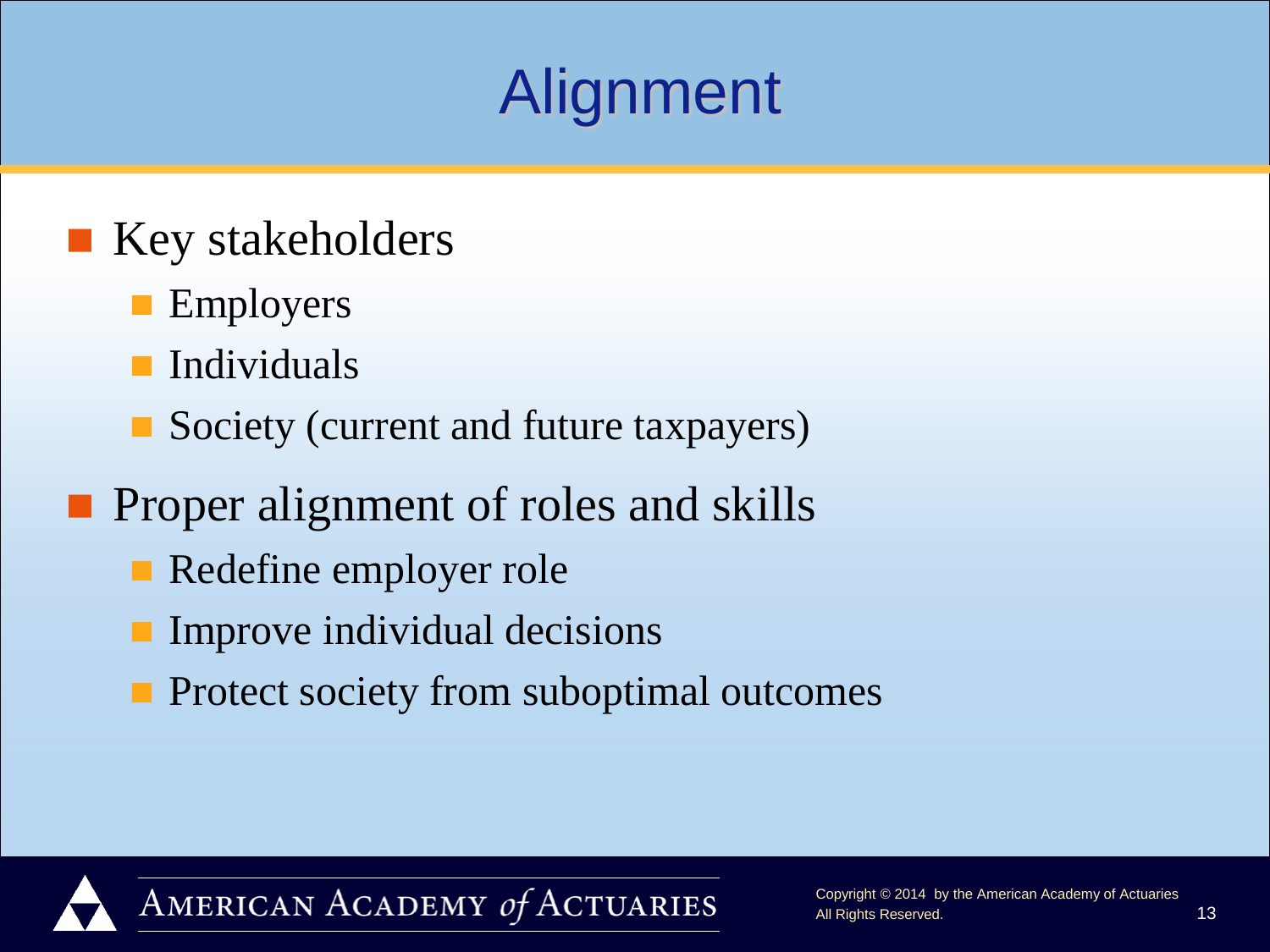#### Redefine employer role

- Traditional role establish, sponsor, administer, and contribute to plans
- Alternative alignment
	- Use third party to manage and administer plans
	- **Improve retirement/financial literacy of employees**
	- Collect and transmit employee contributions
- **Advantages** 
	- **Better aligned with core business**
	- More transparent
	- Standardized disclosure and fees
	- Not totally dependent on employer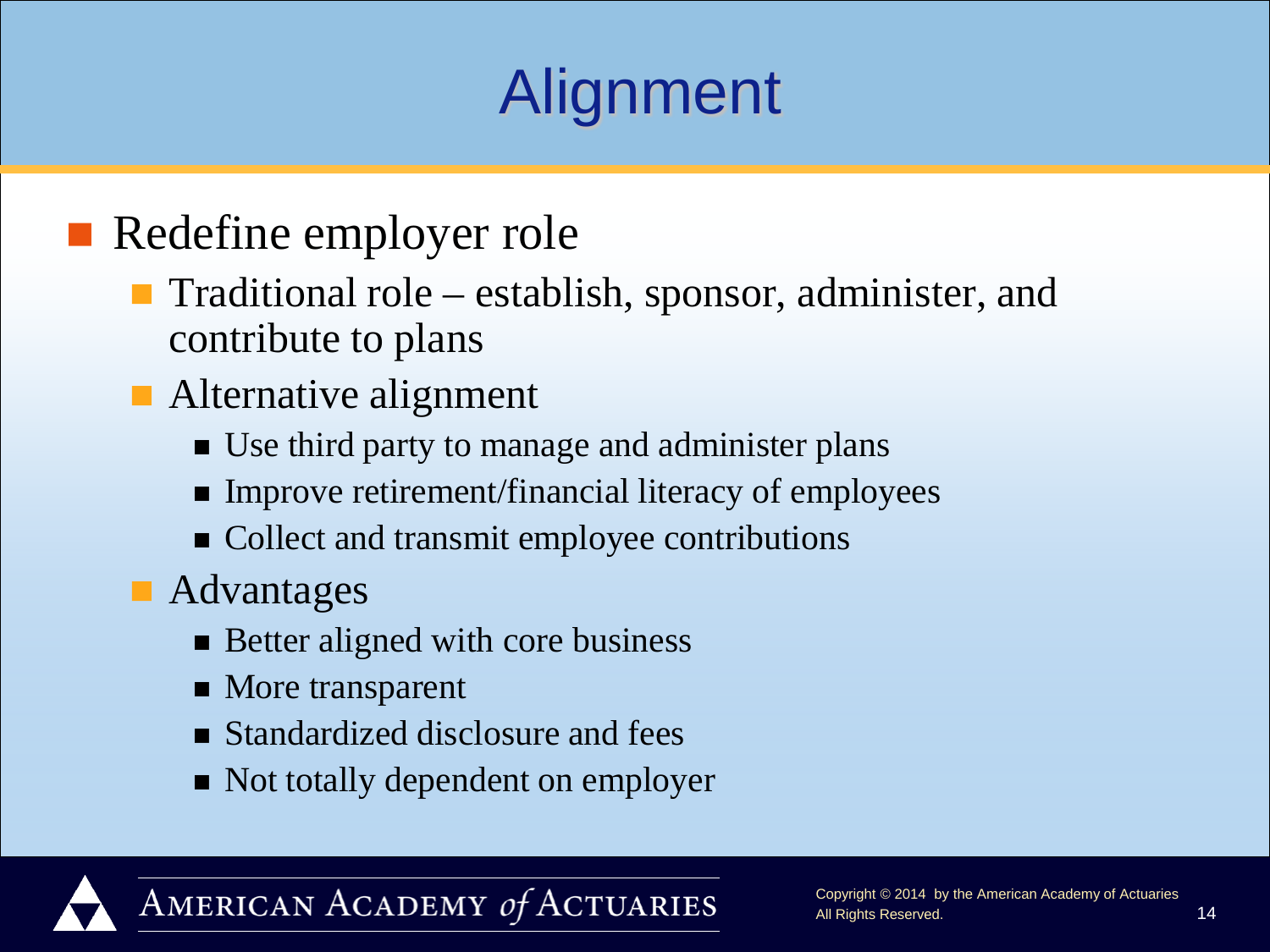#### **Improve individual decisions**

- **Limit unstructured choices**
- Incorporate "auto" features and defaults
- **Employ professionals**
- **Provide incentives in tax and other policies**

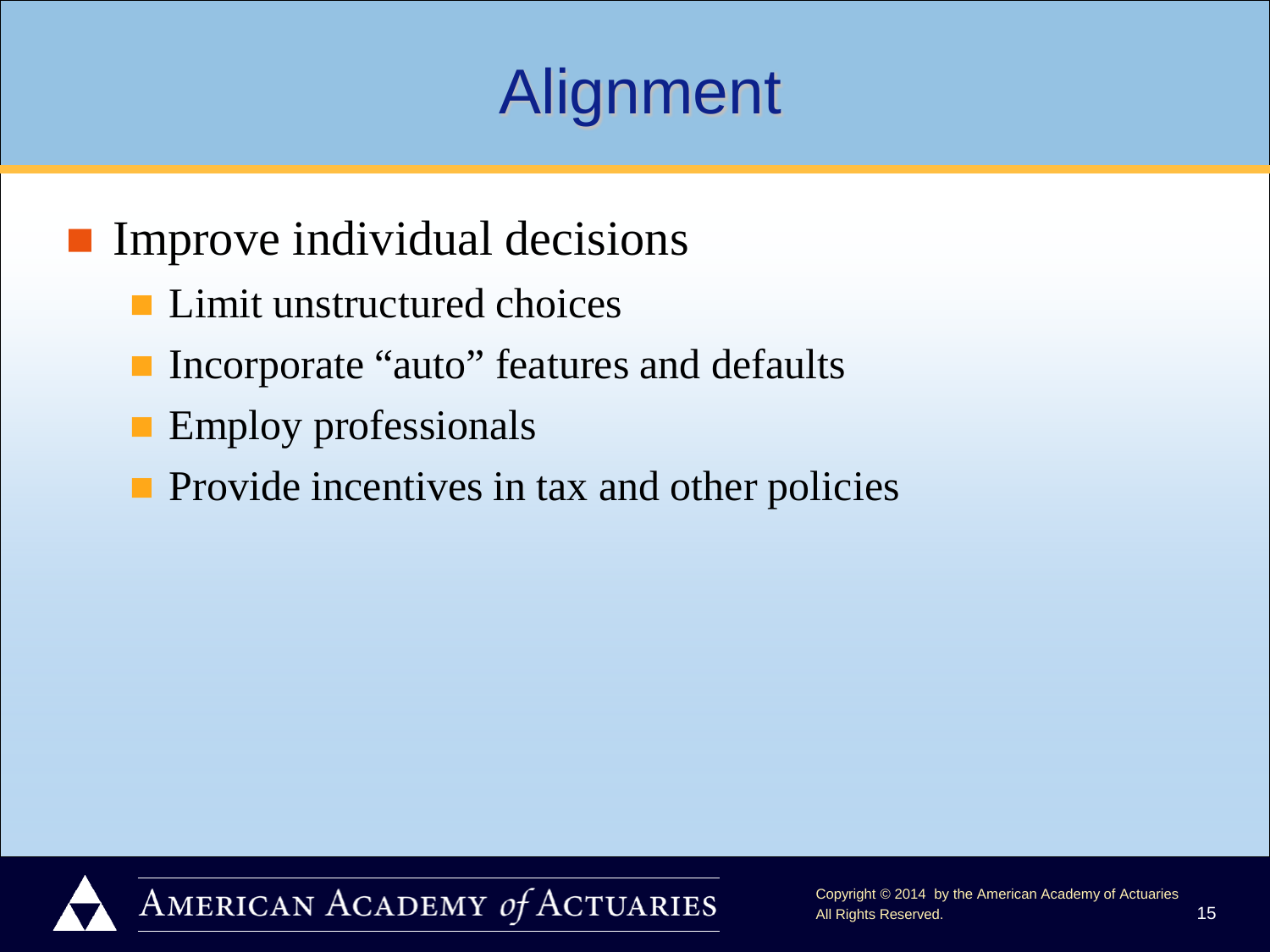**Protect society from suboptimal decisions** 

- Develop laws and regulations that enhance financial security systems
- Balance voluntary incentives and mandatory requirements

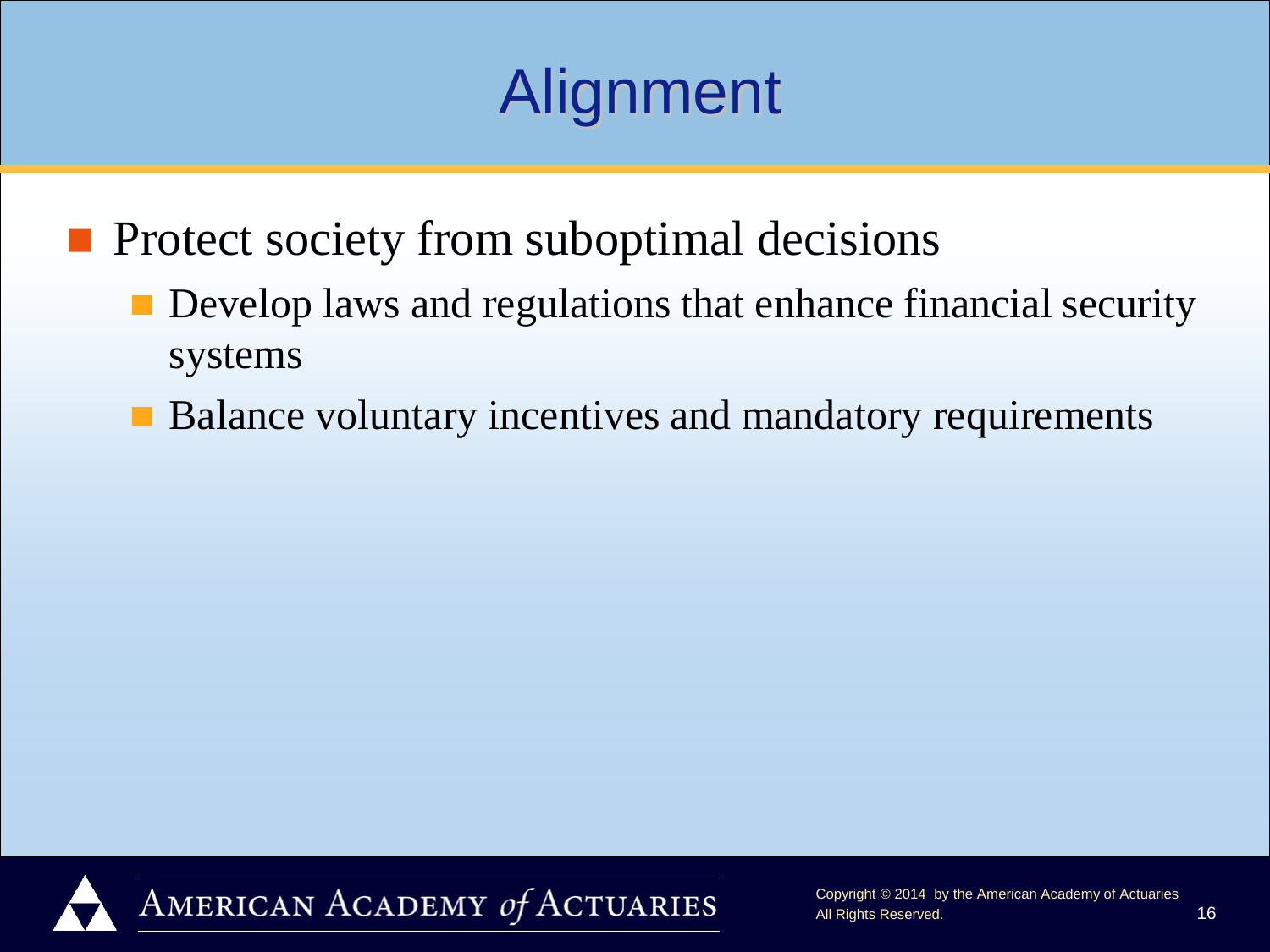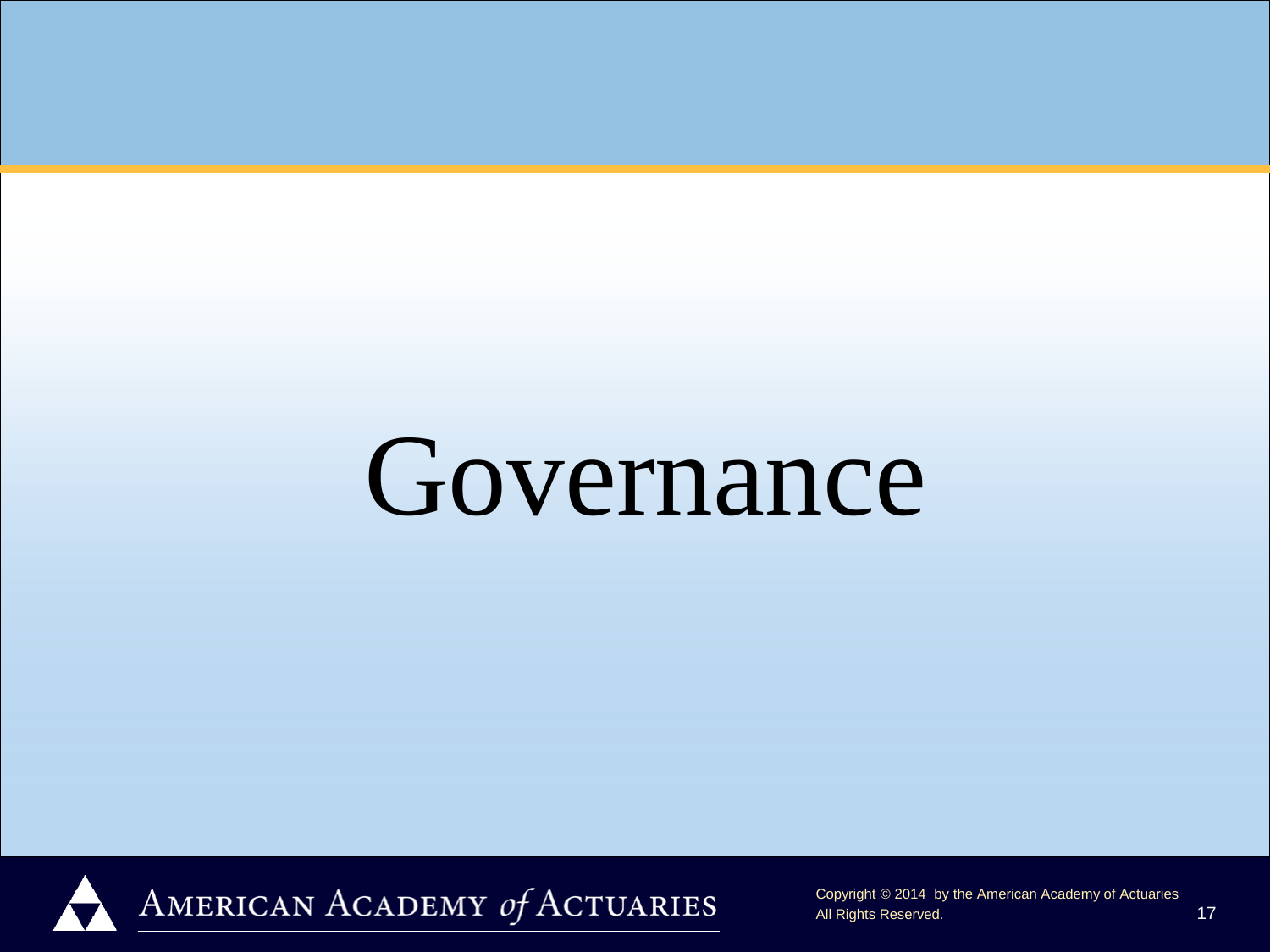**Process by which decisions are made and implemented** 

#### $\blacksquare$  Key attributes

- Stakeholder participation
- **Transparency**
- **Accountability**
- **Administration in accordance with law**
- Adherence to policies
- **Effective delivery of benefits**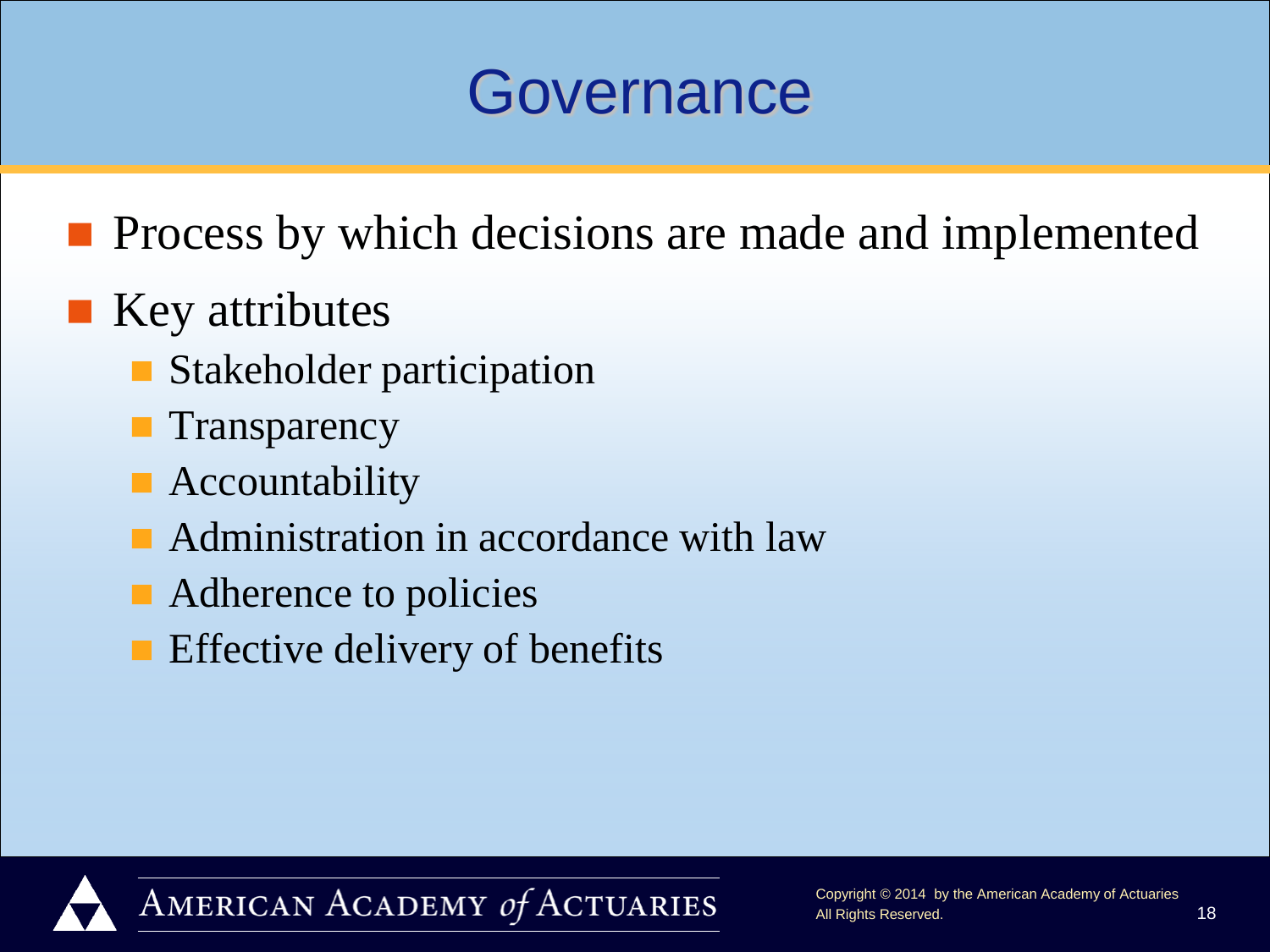#### ■ Key building blocks

- Clearly define roles and responsibilities
- Reduce real and potential conflicts of interest
- Recognize and manage competing needs
- Staff appropriately

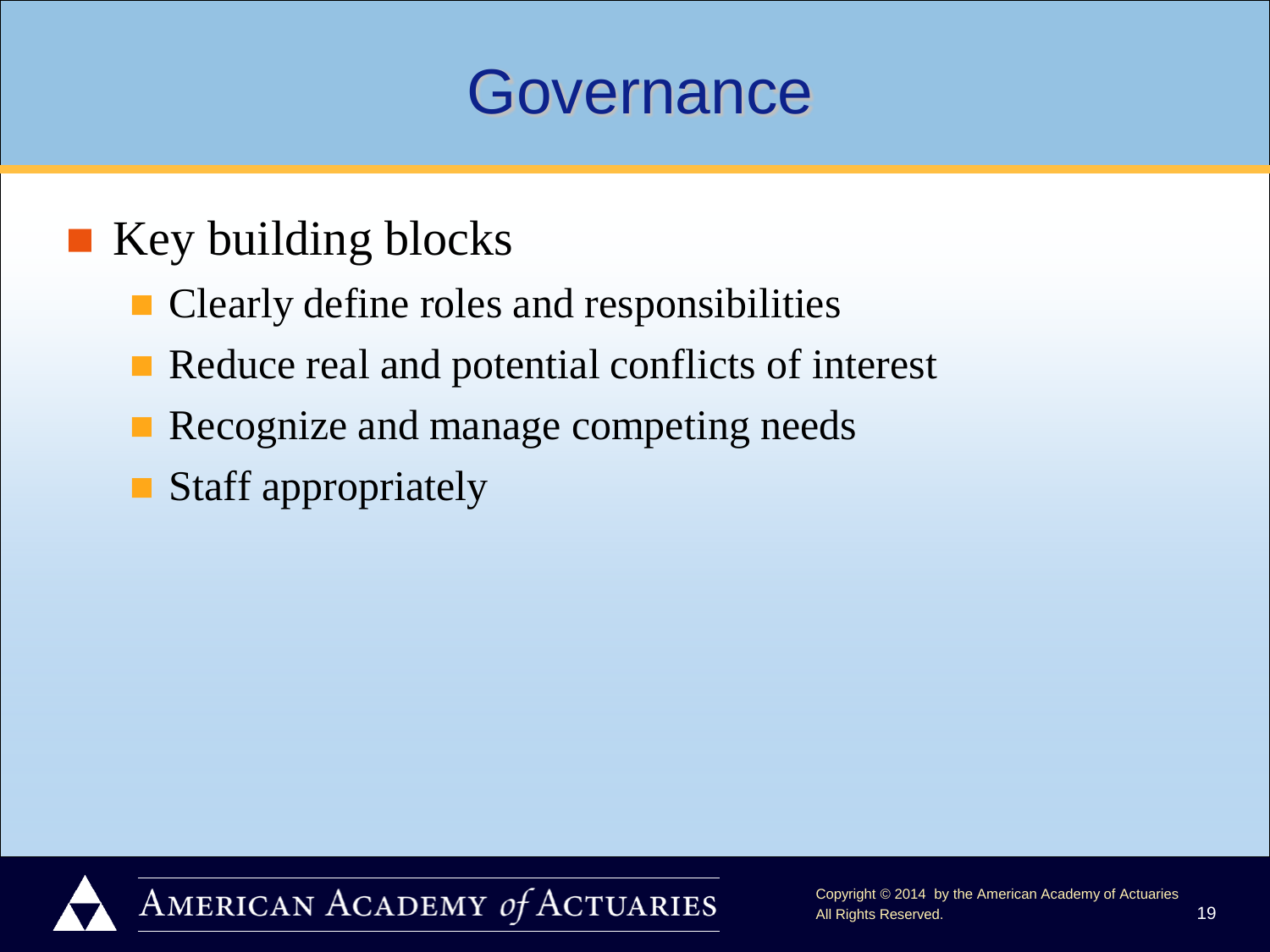■ Clearly define roles and responsibilities

- **Define purpose and goals**
- Ensure proper funding
- **Monitor operational compliance**
- **Establish transparent procedures**
- **E** Ensure execution of roles and responsibilities

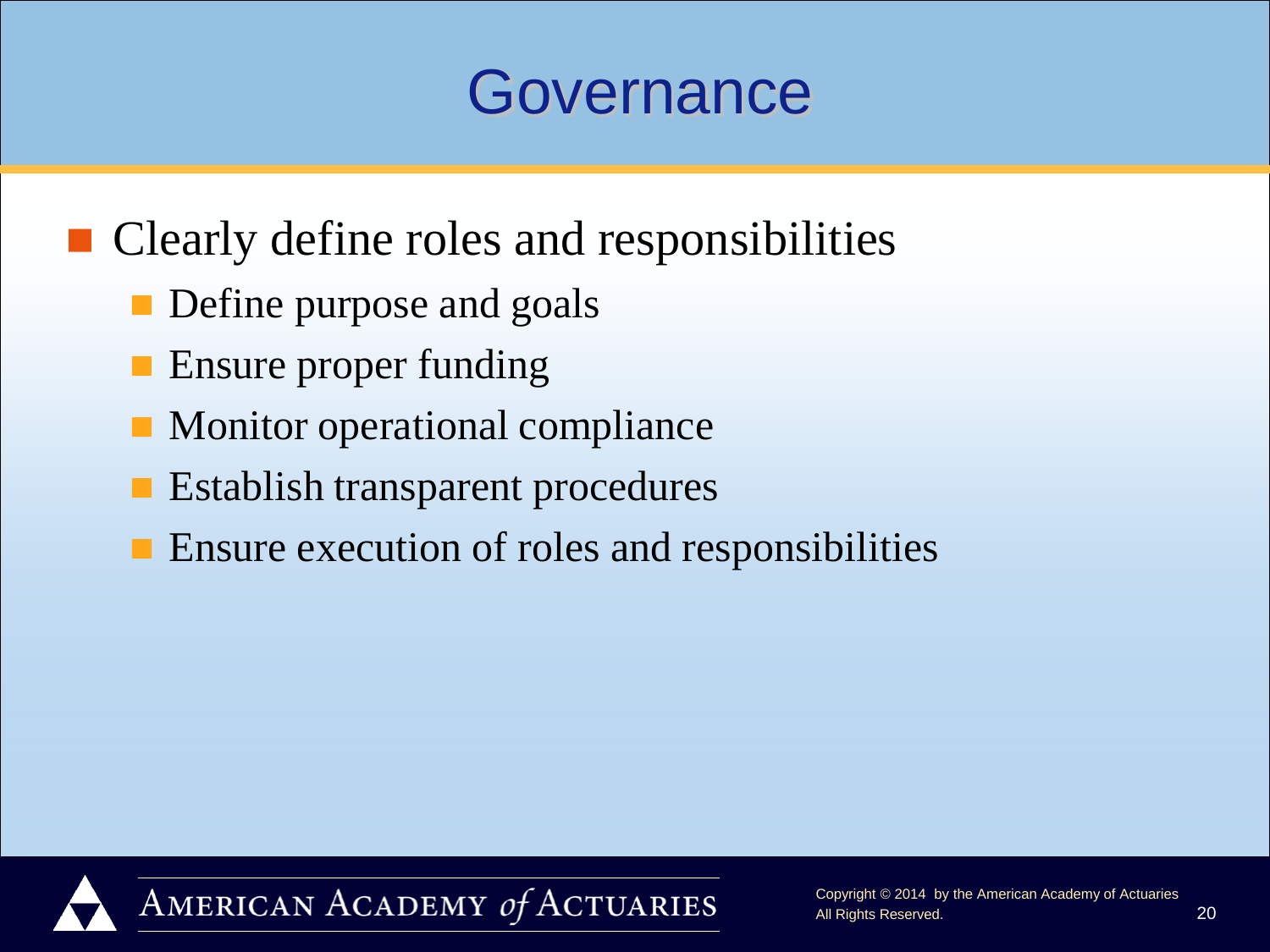Reduce real and potential conflicts of interest

- Require proper disclosure
- **Emphasize fiduciary responsibility**
- **Avoid moral hazard**

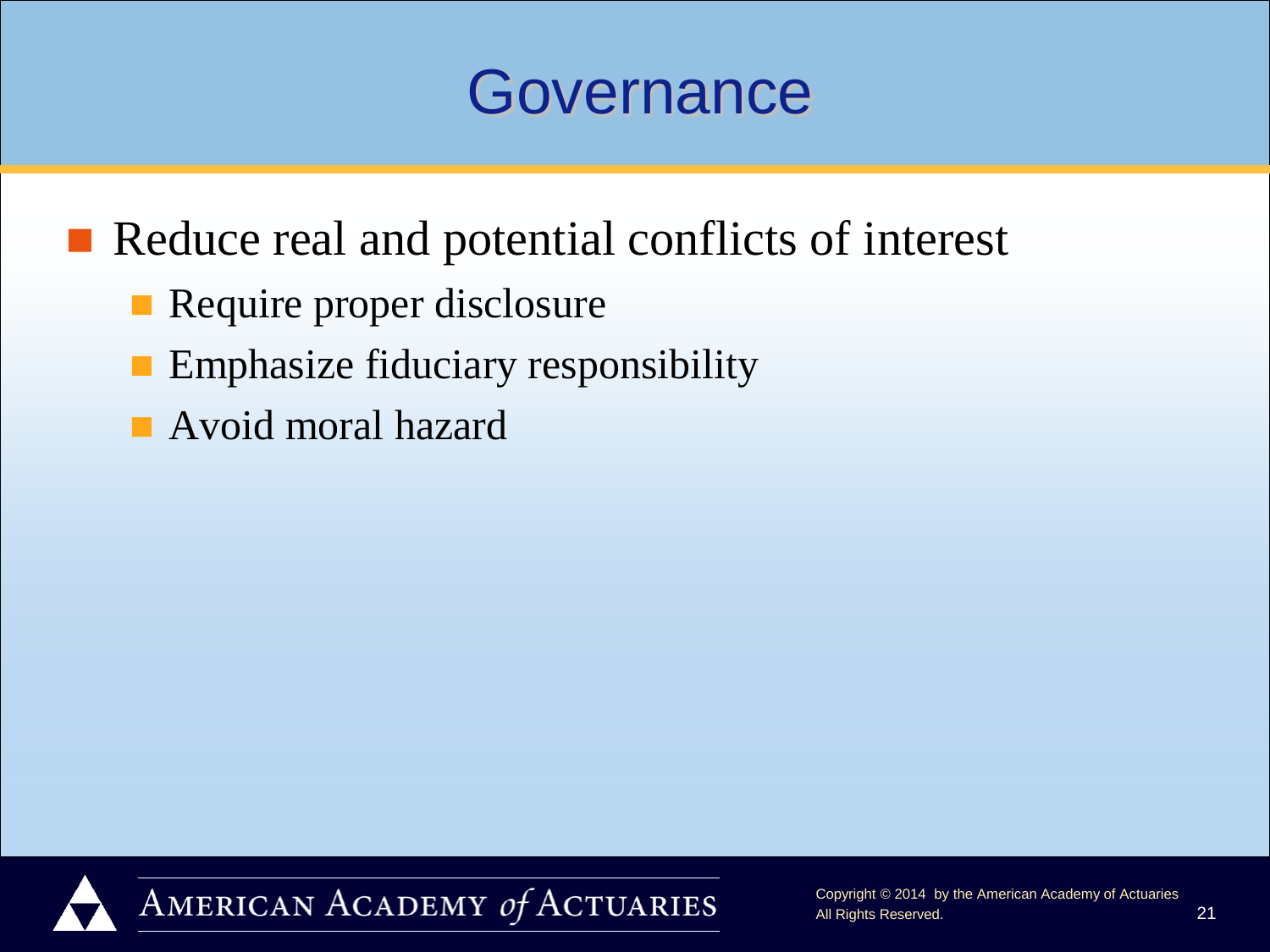- Recognize and manage competing needs
	- Anticipate unintended consequences
	- Balance competing interests
	- Establish appropriate legislation, regulations, and rules
	- **Ensure strong oversight**
	- Incorporate disincentives for excessive risk taking
	- Use self-adjusting mechanisms

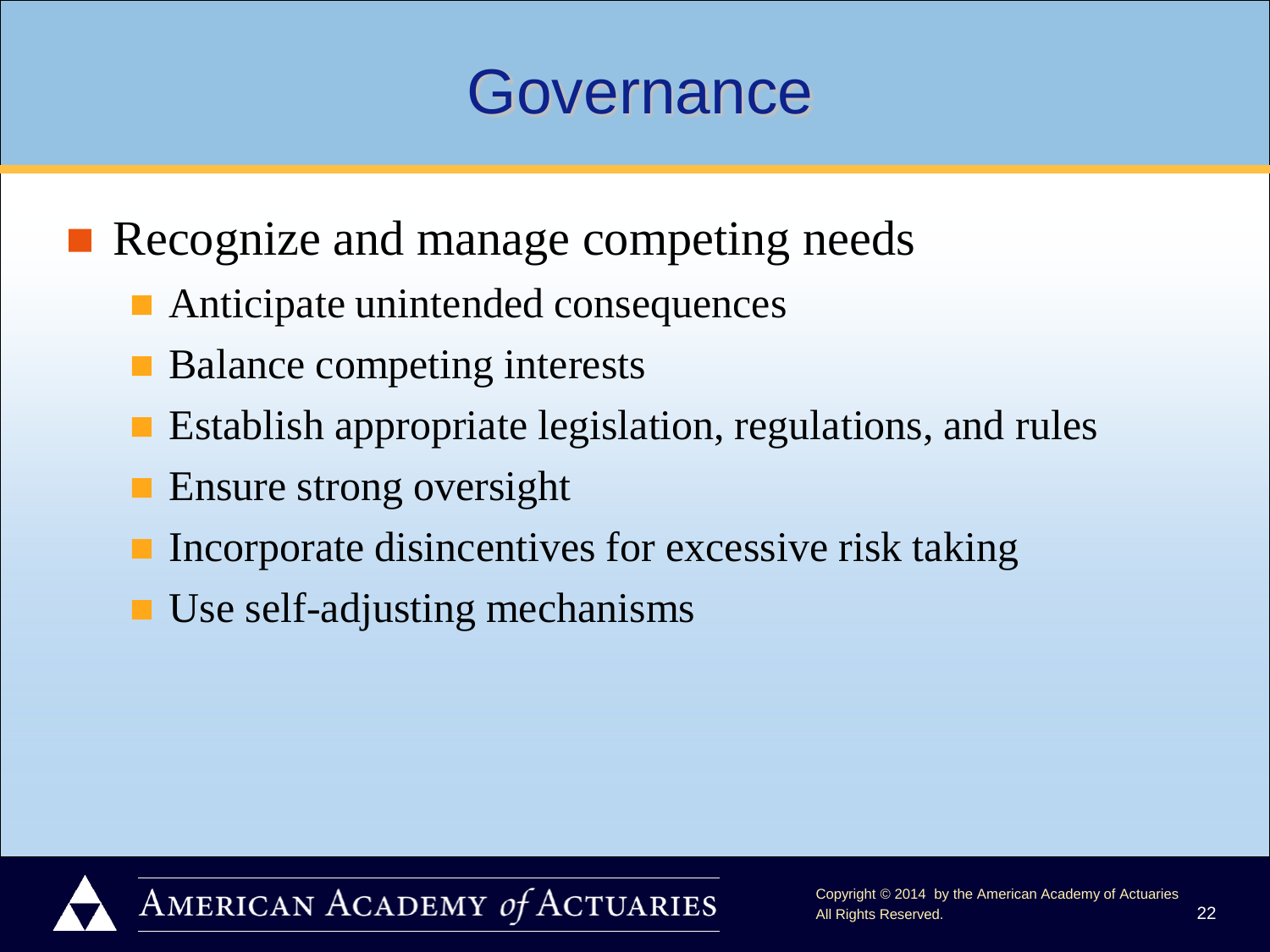### ■ Staff appropriately

- **Engage independent experts**
- Include representatives of key stakeholders
- **Establish explicit procedures and transparent mechanisms for** appointments
- **Disclose remuneration policy and other terms**

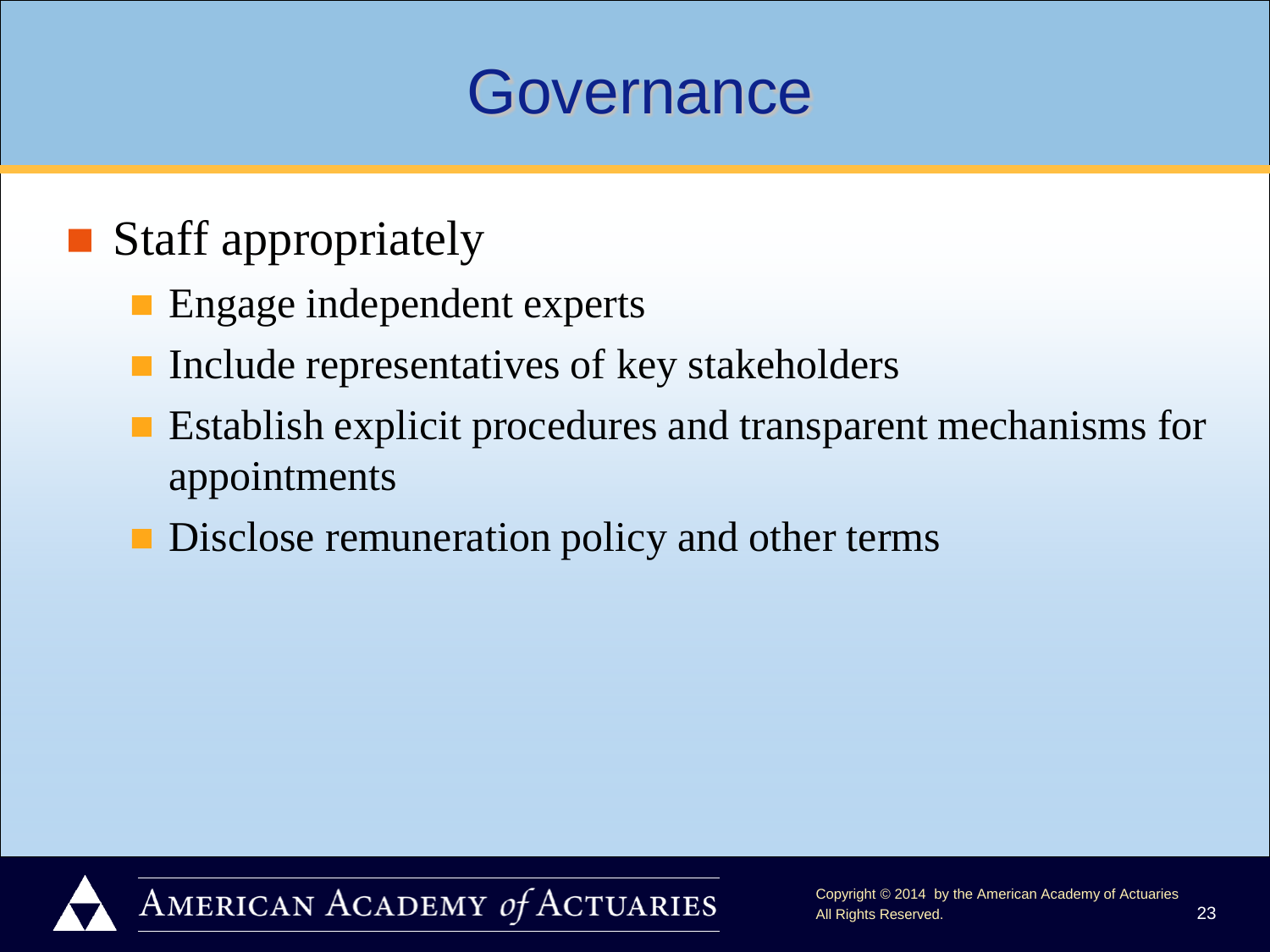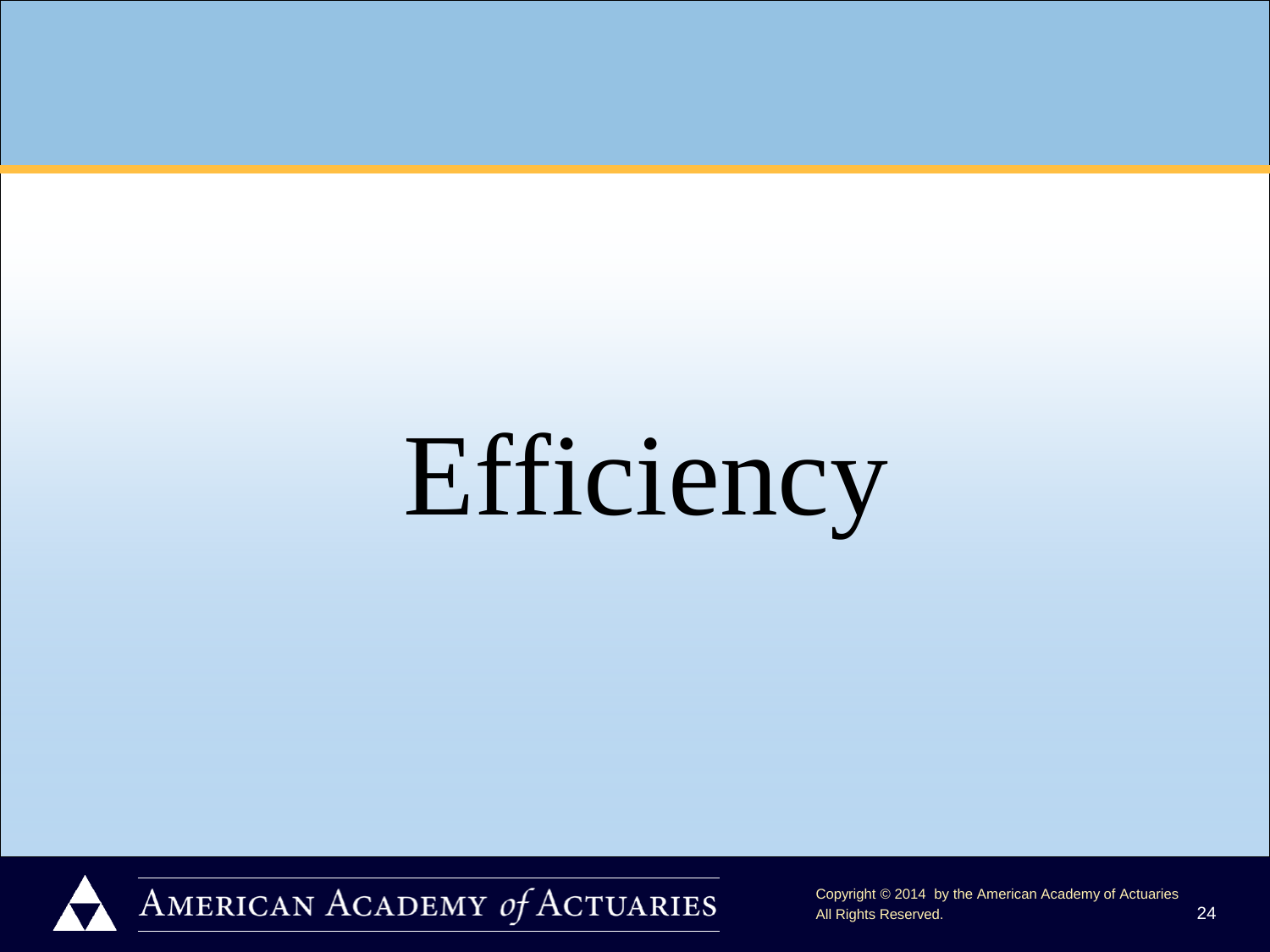Efficiency promotes maximizing income at sustainable levels

- **Lower plan costs**
- **Broaden participation**
- **Minimize leakage**
- **Pool** risk
- **Narrow variability**

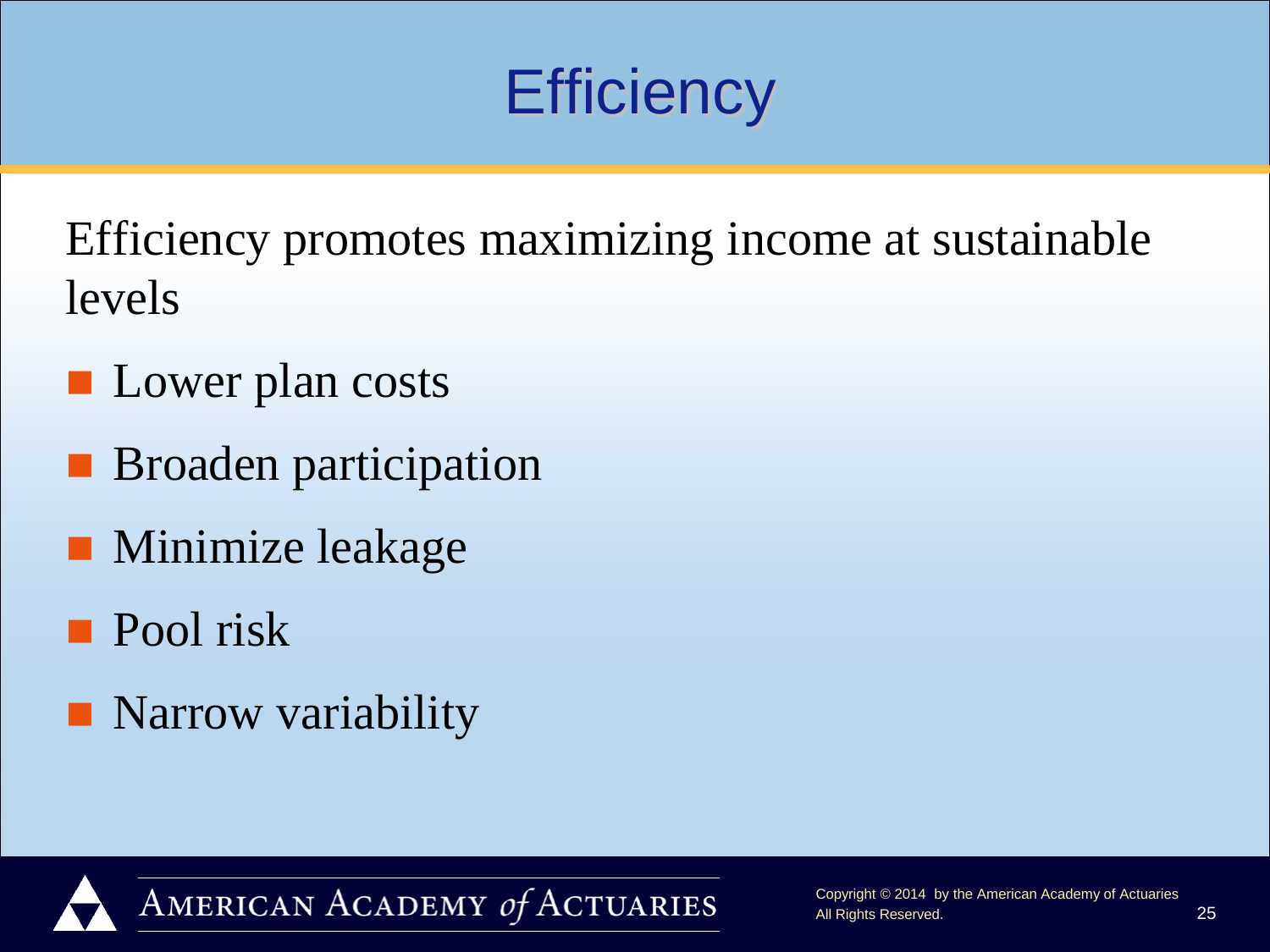#### **Lower plan costs**

- **Encourage economies of scale**
- **Example 1** Establish regional or national plans that any employer can join
- **Standardize fees**
- **Ensure fees are fully transparent**

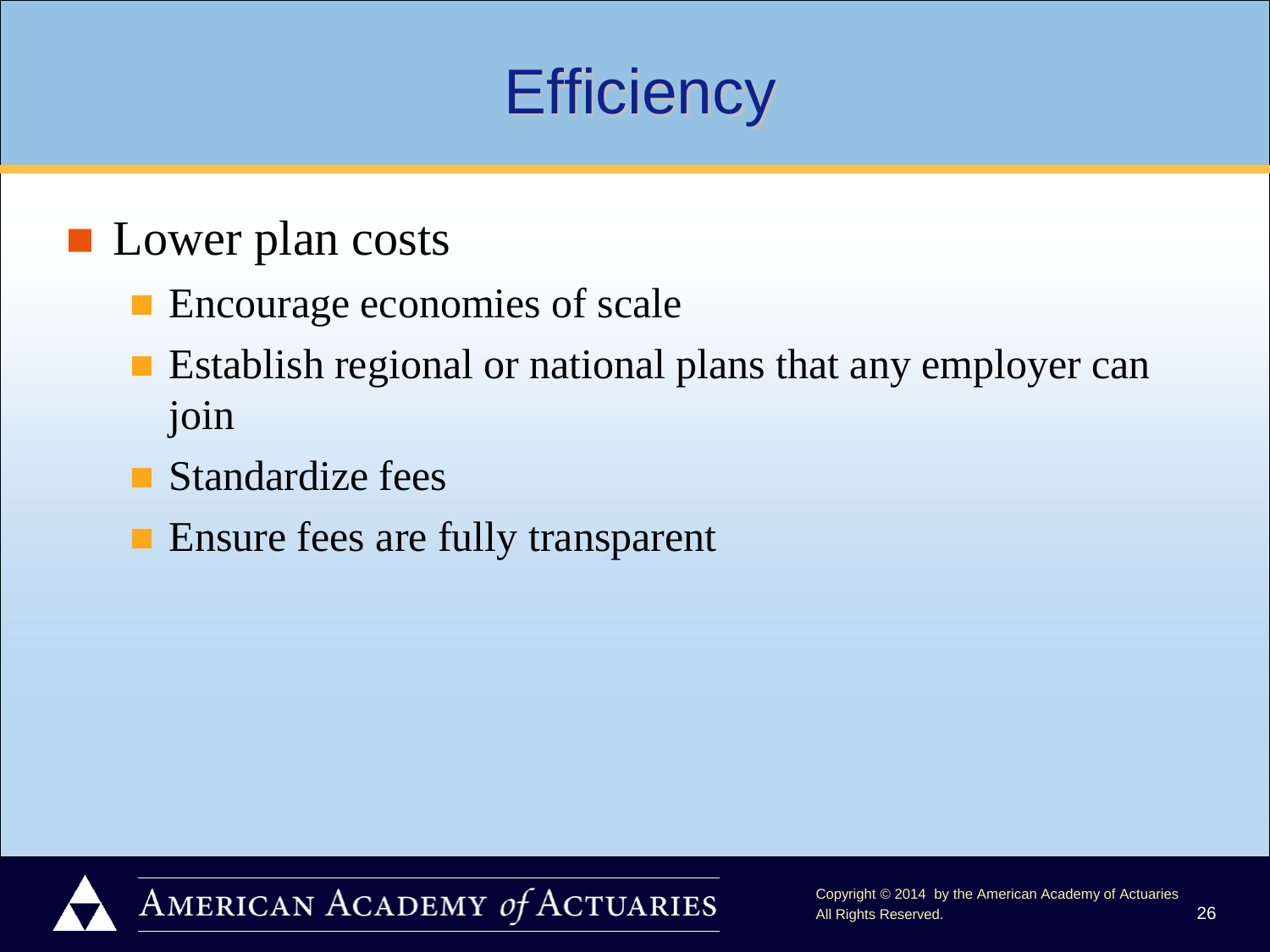#### **Broaden participation**

- **Provide employees with access to payroll deduction plan**
- Reduce or eliminate age and service requirements
- **Minimize leakage** 
	- **Provide incentives for lifetime retirement income**
	- **Encourage reporting as lifetime income**

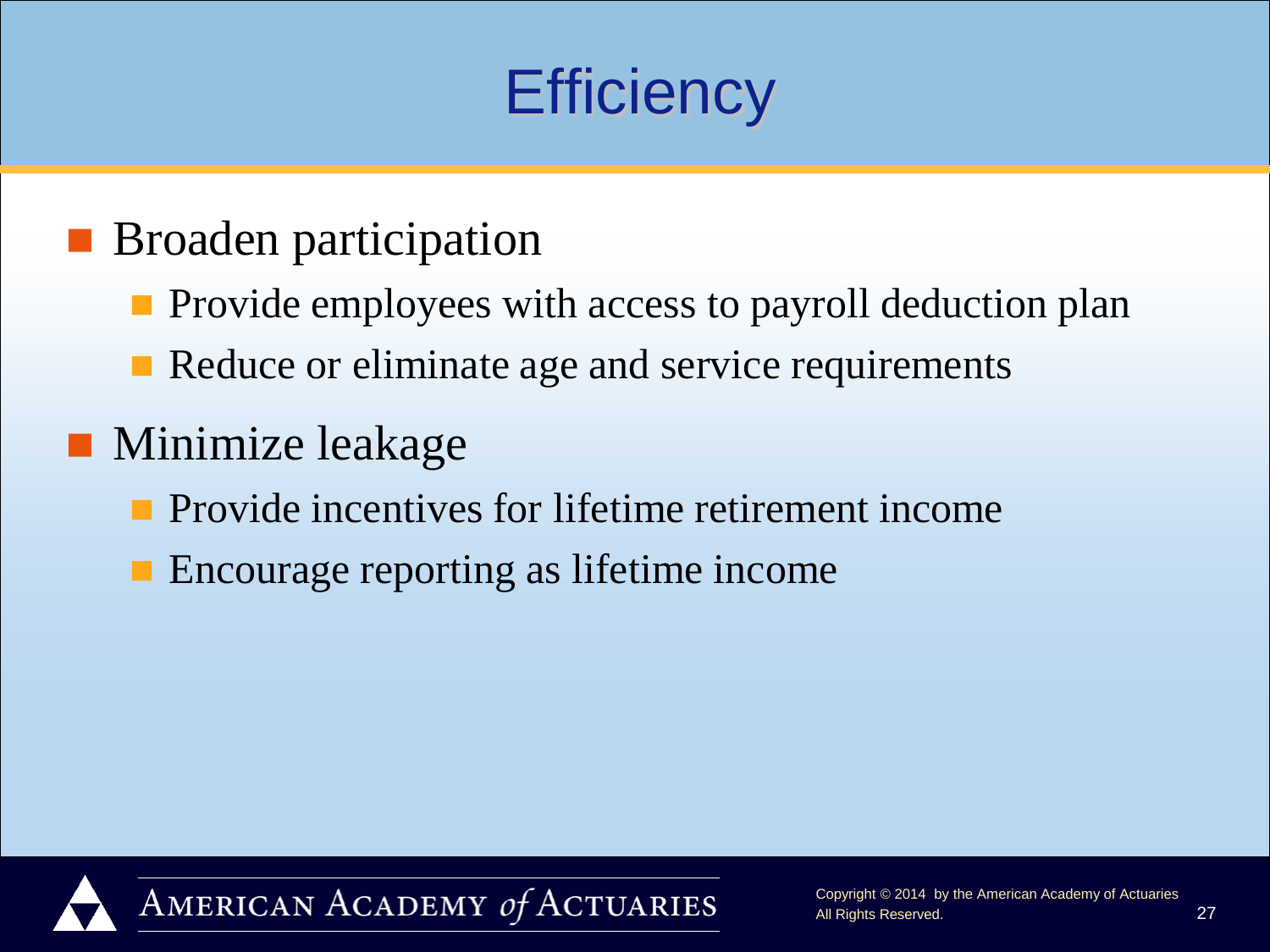#### **Pool** risk

■ Encourage multiple distribution methods, by for example:

- Offering a managed account with a longevity annuity
- **Including immediate annuities** 
	- Fixed or variable income
	- Allow partial annuitization
- Limit guarantees to what is needed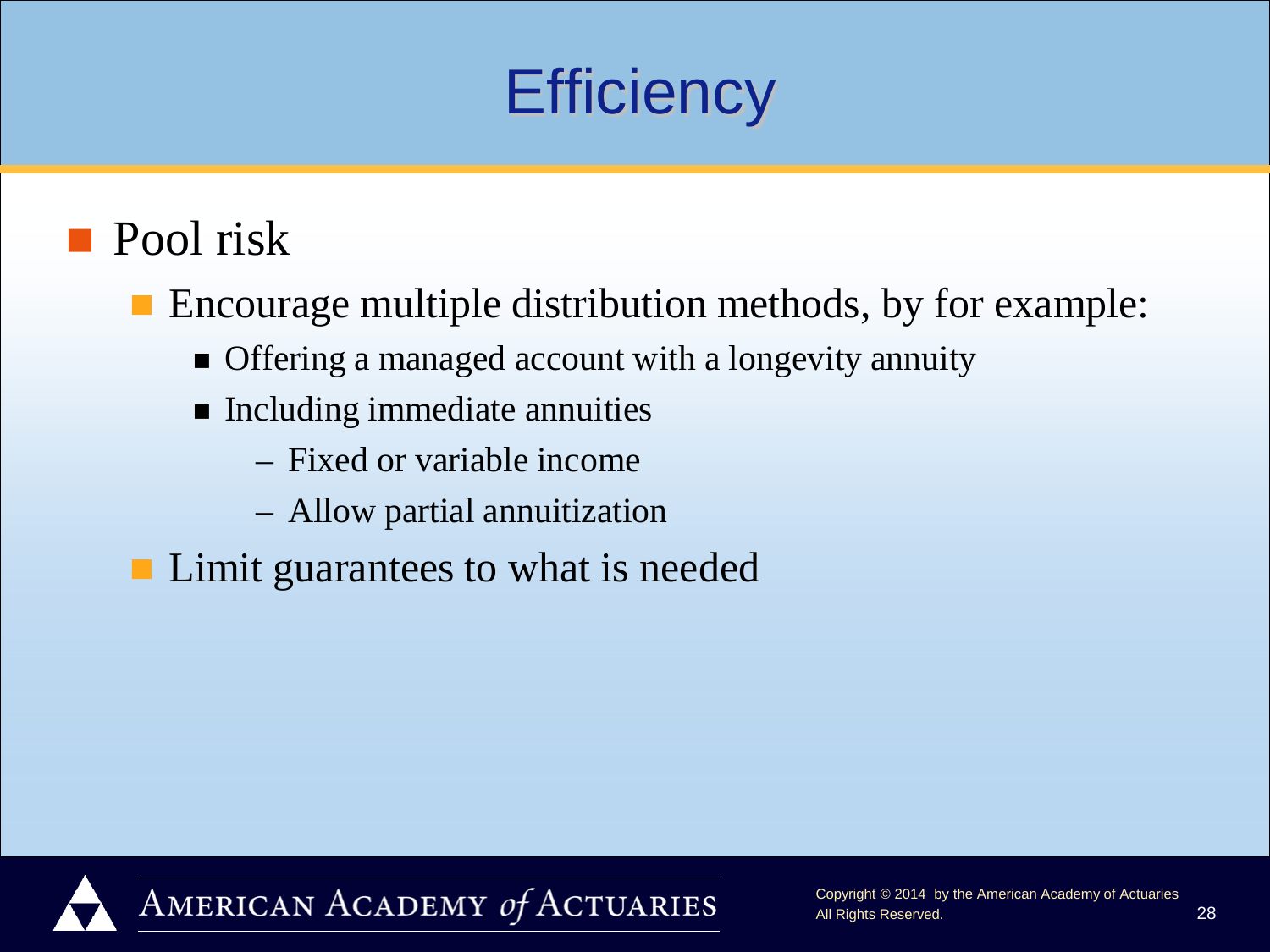#### **Narrow variability**

- Reduce risk as retirement approaches
- Dedicate portion of accumulation to retirement income
- Stress reliability and consistency of income

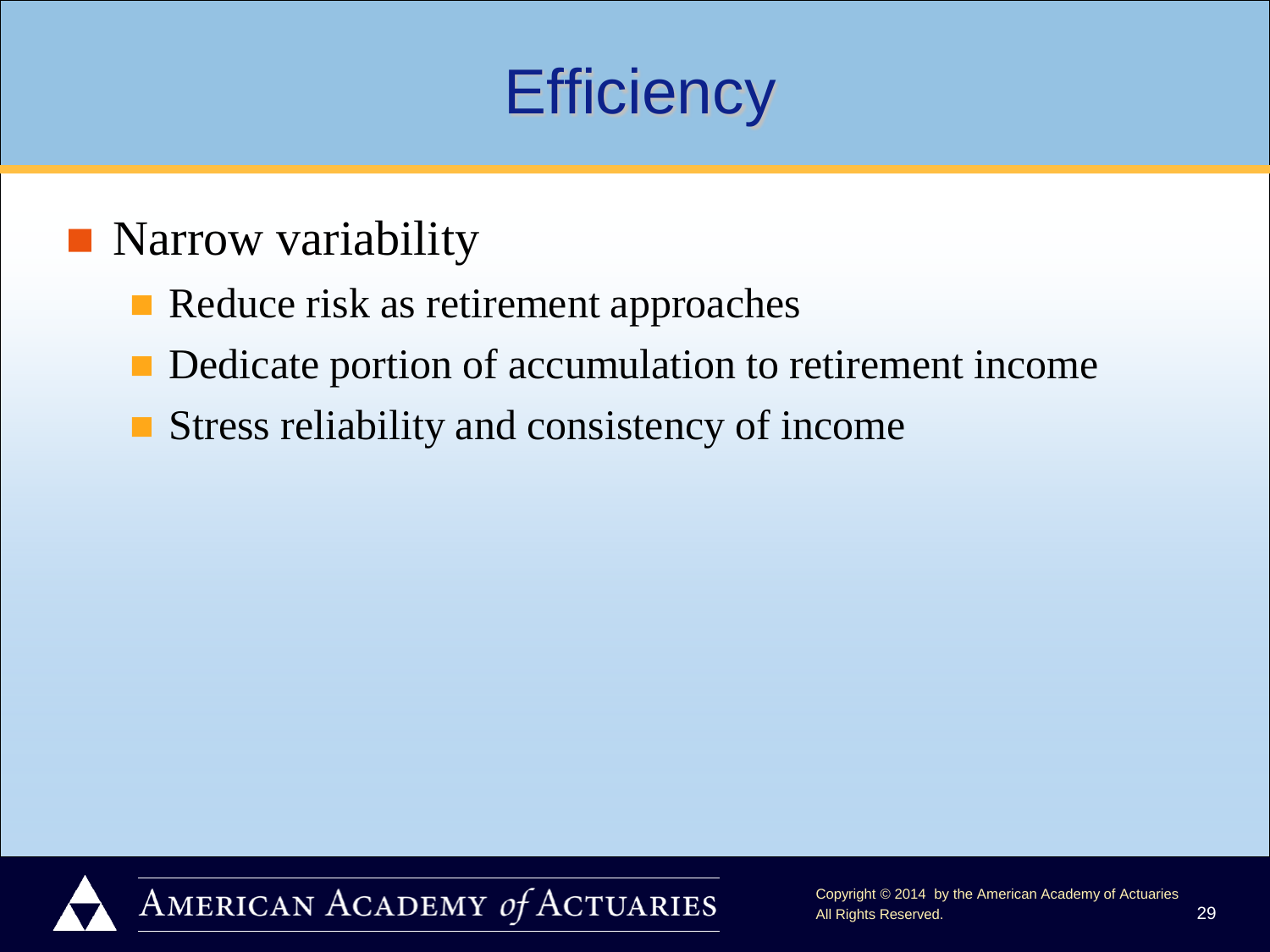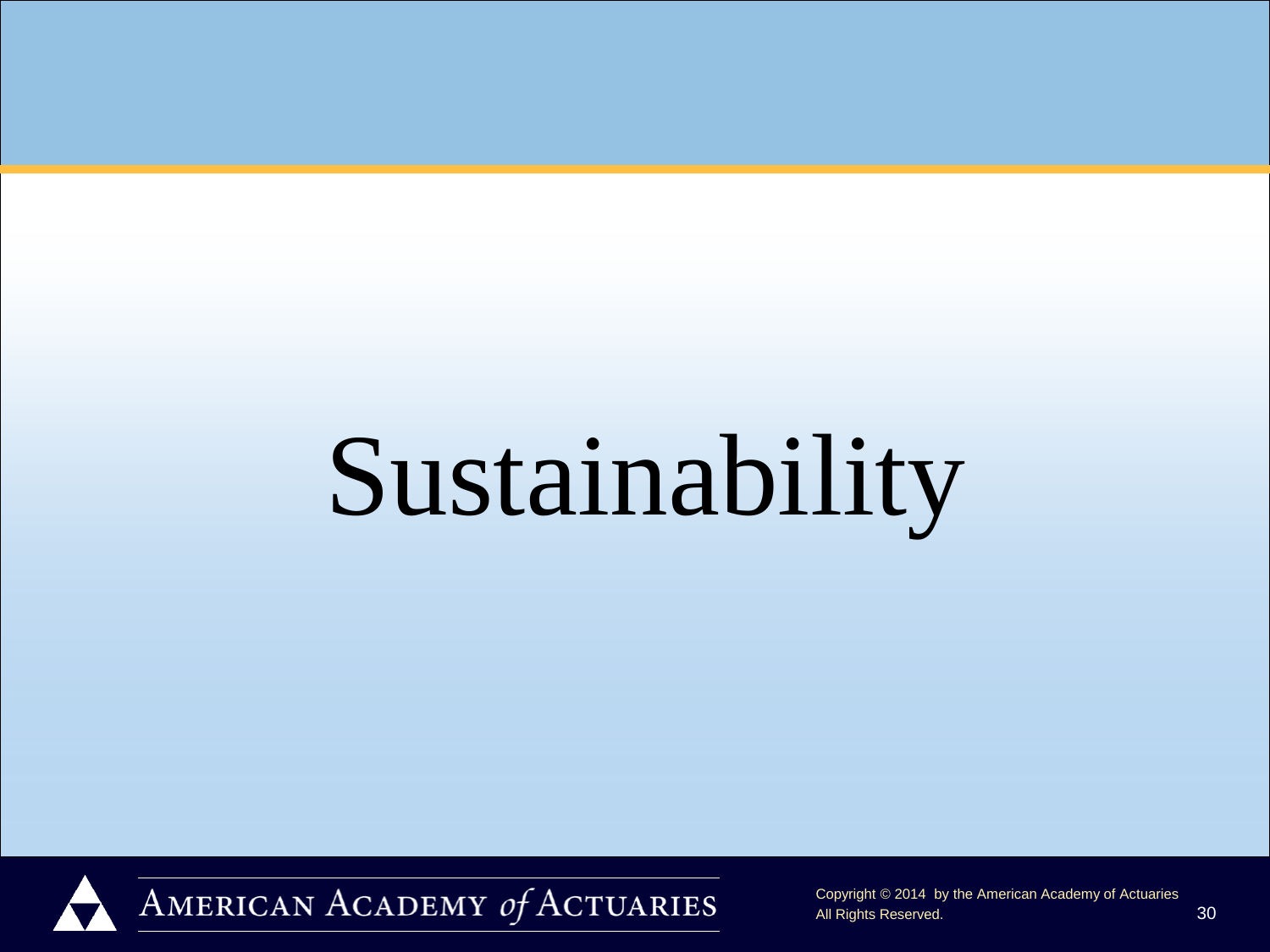Sustainable systems must address multiple issues:

- **Intergenerational equity**
- **Proper cost allocation**
- **Narket shocks**
- **Balancing sustainability and adequacy**

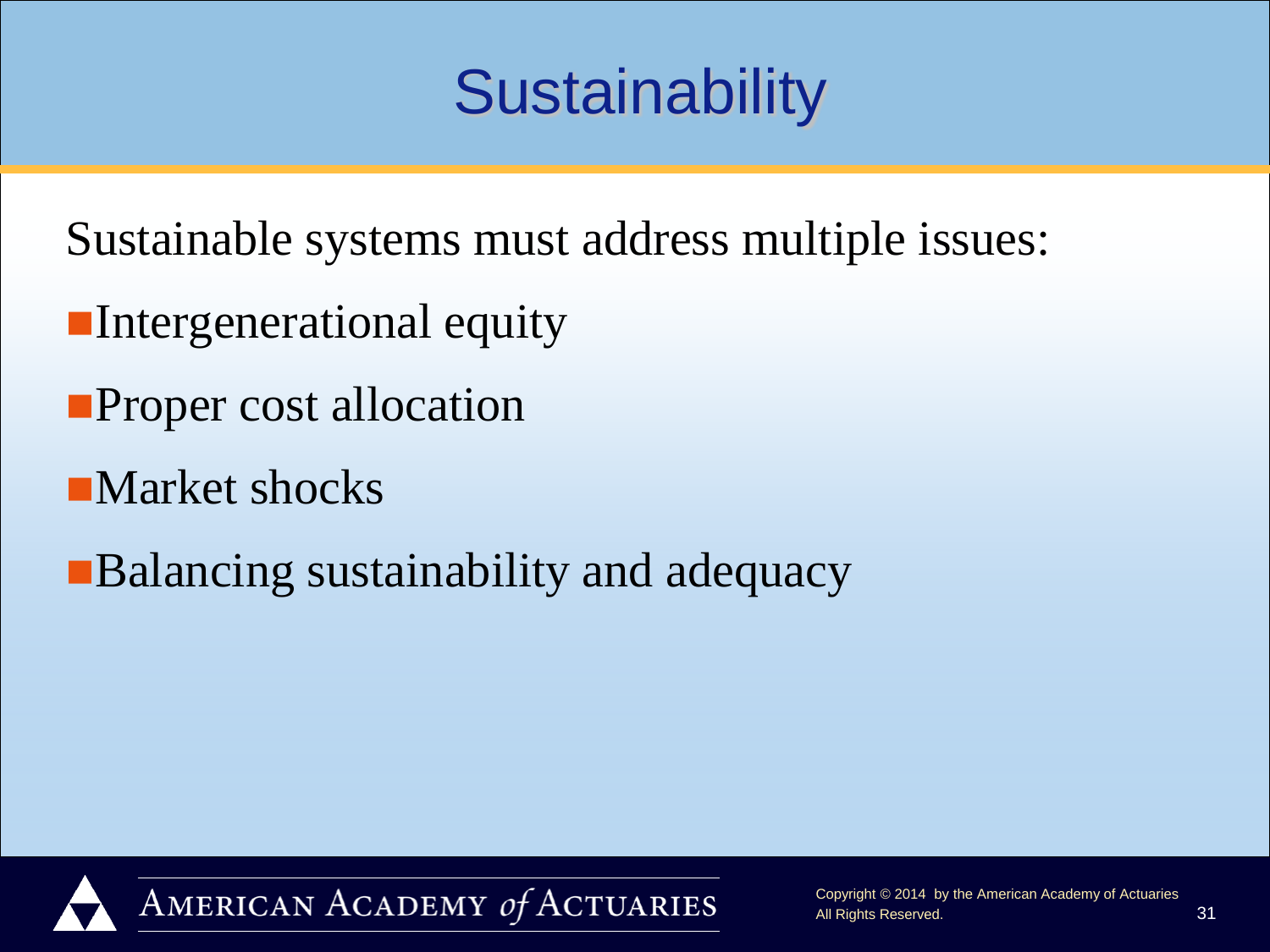#### **Intergenerational equity**

- Retirement plans are essentially deferred compensation
- Plans need to be adequately funded to avoid burdening future generations
- Benefits that are too expensive to fully fund may not be sustainable

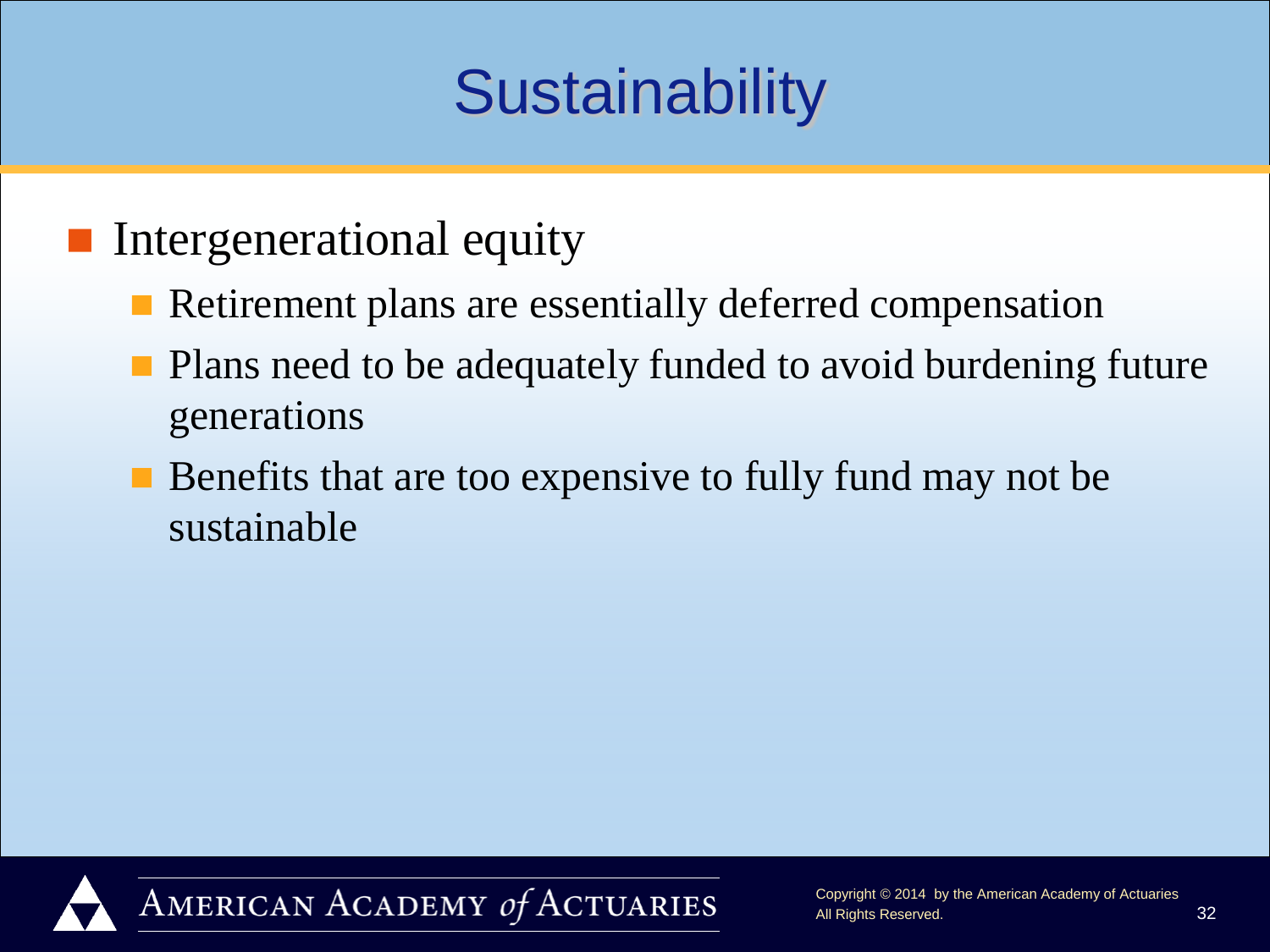#### **Proper cost allocation**

- Costs should be reasonably allocated among stakeholders
- Risk involves uncertainty, costs will also be uncertain but must be fairly allocated
- **Tax incentives affect cost to taxpayers and society** 
	- **Figure 1** frequent changes affect cost allocation

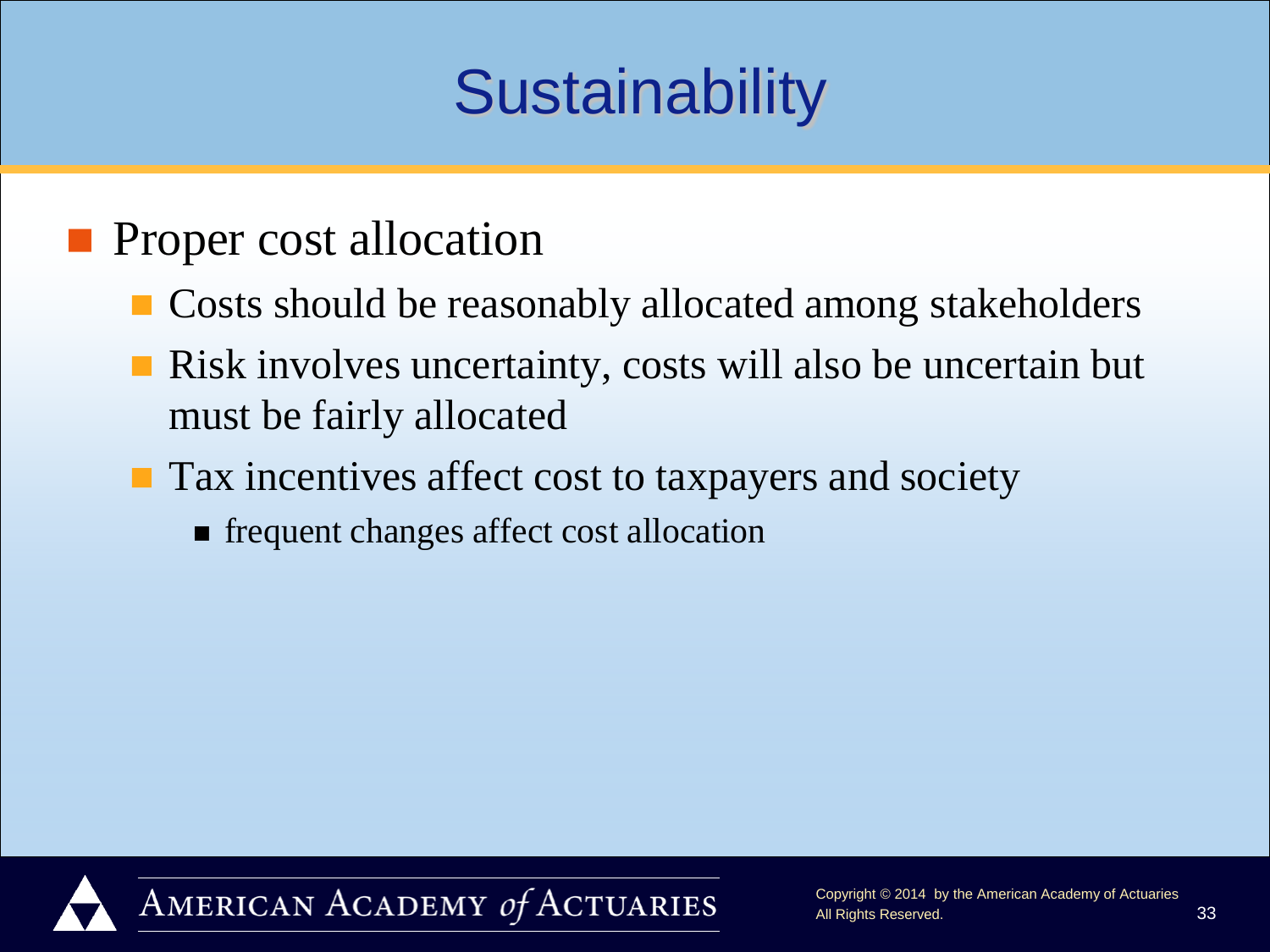#### **Market shocks**

- $\blacksquare$  Financial crises are inevitable
- **Plans need mechanisms to deal with crises** 
	- **Funding cushions**
	- Adjustment of funding costs
	- Adjustment of benefits
- **Risk sharing enhances sustainability**

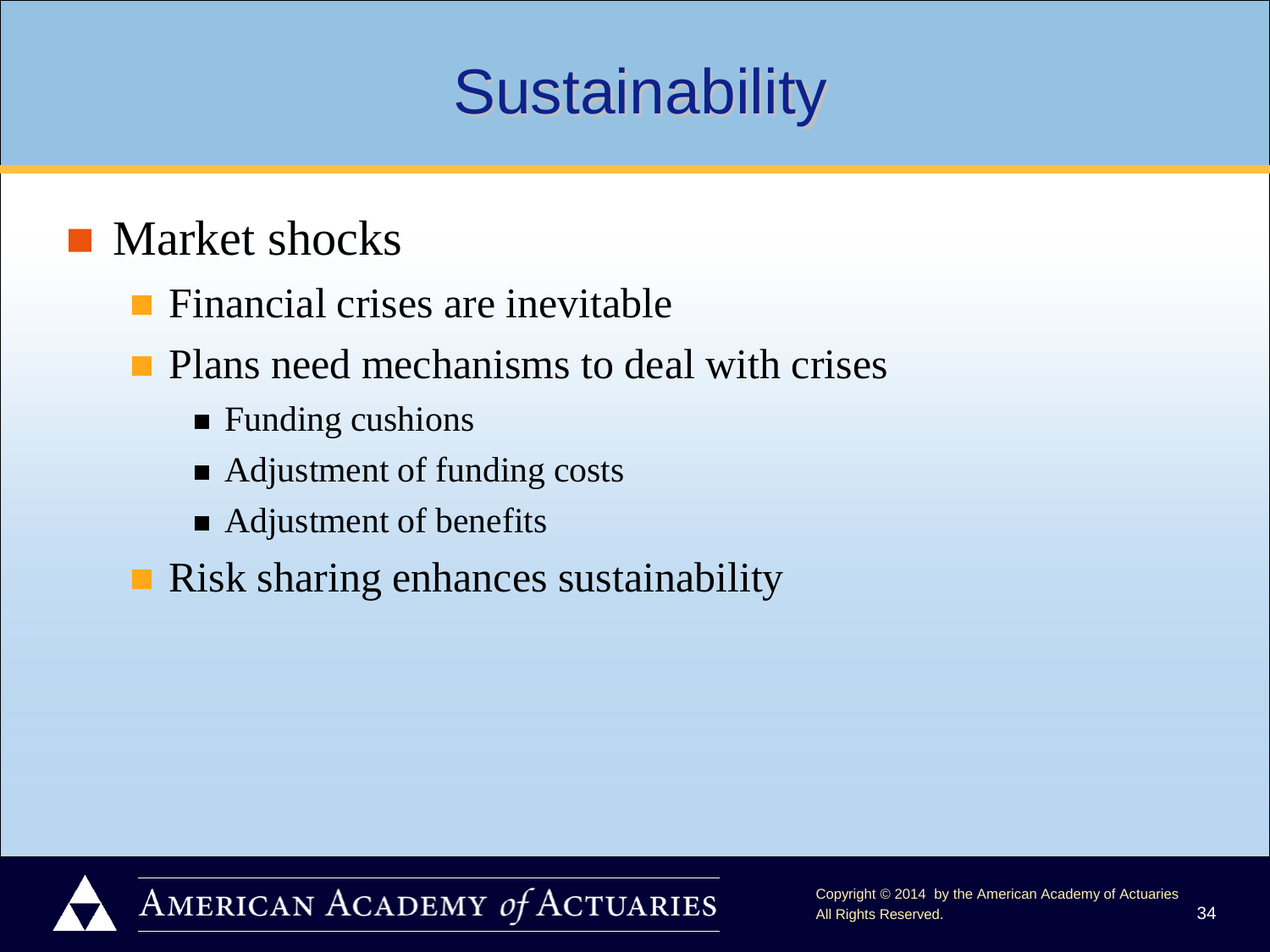**Balancing sustainability and adequacy** 

- **Little or no risk in plan enhances sustainability but decreases** benefits or adequacy
- Excessive risk in plan makes crisis inevitable and challenges sustainability
- Self adjusting systems may enhance both by auto-changing:
	- Allocation or level of cost
	- Retirement ages
	- COLAs or other benefit provisions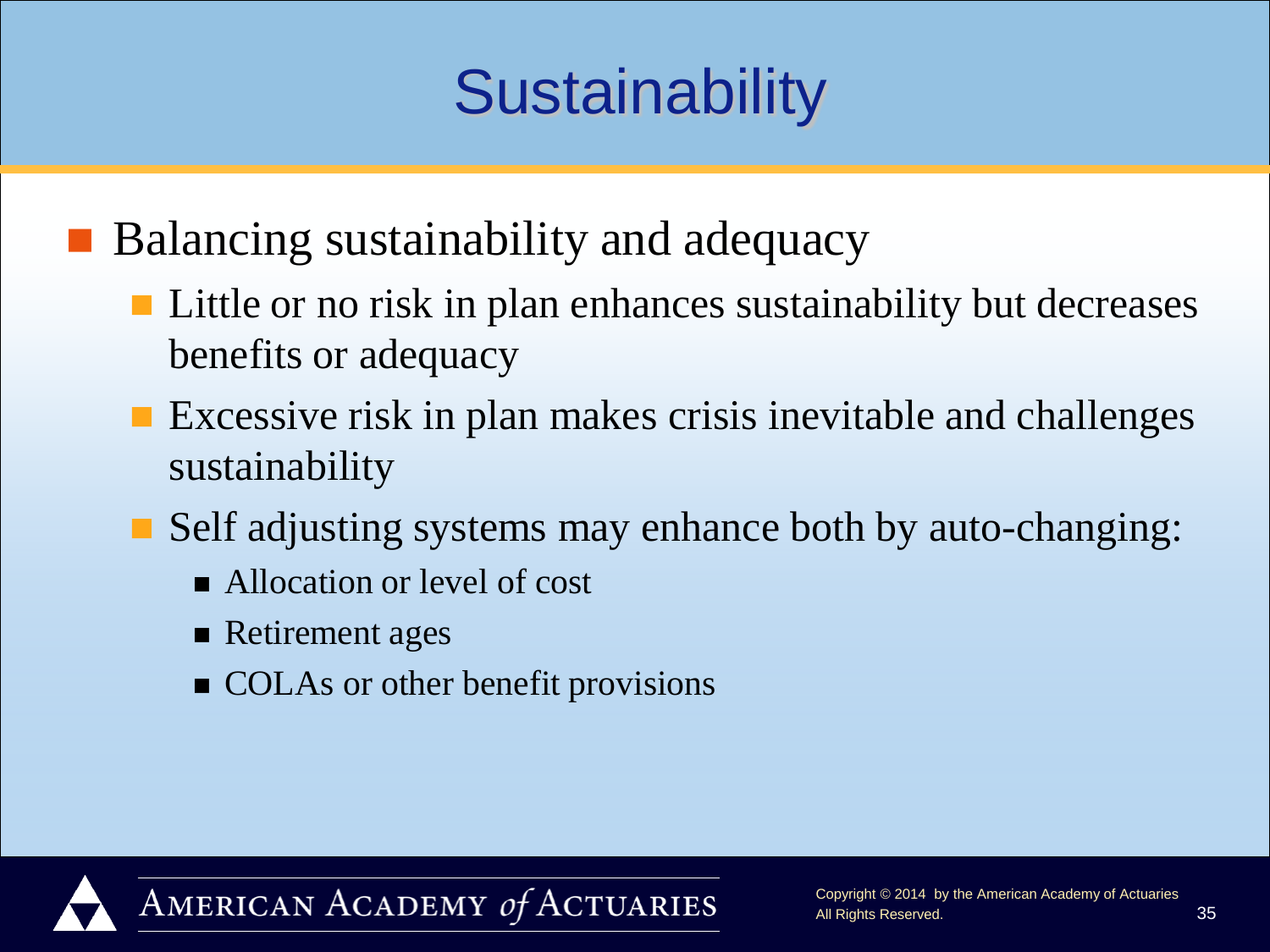## **Summary**

A set of principles to consider when evaluating retirement systems

- Alignment of roles that properly matches the skills of the stakeholders
- Governance that provides a structure that supports sound decisions and actions
- Efficient systems that maximize retirement income while controlling risk
- Sustainable systems that allocate costs equitably among generations and that can survive market shocks

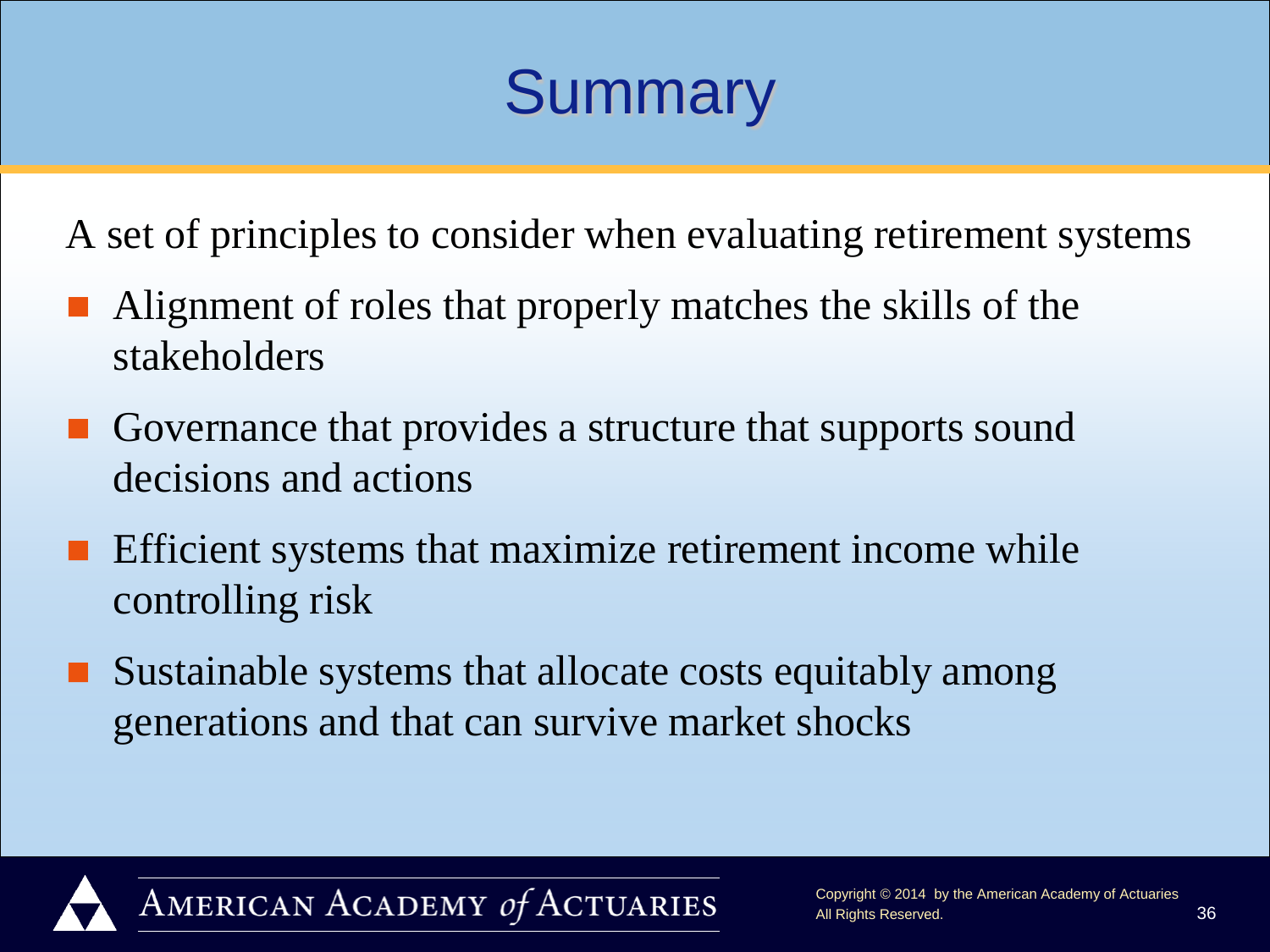## Sample Scorecard

#### **Sample For Illustrative Purposes Only**

#### **RETIREMENT FOR THE AGES** PROPOSAL/PLAN SCORECARD

| <b>PROPOSAL/PLAN</b>                            | XYZ Act, S. 1001                                                                                                                                                                                                                                                                                                                                                                                                                                                                                                                                         |                 |       |
|-------------------------------------------------|----------------------------------------------------------------------------------------------------------------------------------------------------------------------------------------------------------------------------------------------------------------------------------------------------------------------------------------------------------------------------------------------------------------------------------------------------------------------------------------------------------------------------------------------------------|-----------------|-------|
| Description/<br><b>Overall Grade</b><br>$(A-F)$ |                                                                                                                                                                                                                                                                                                                                                                                                                                                                                                                                                          |                 | в     |
| <b>Principle</b>                                | <b>Description</b>                                                                                                                                                                                                                                                                                                                                                                                                                                                                                                                                       | <b>Comments</b> | Grade |
| Alignment                                       | · Aligns each stakeholder's role with their skills<br>• Redefines employer's role by placing responsibility for important roles<br>with those appropriate entities<br>· Helps individuals by structuring their choices to be well-defined and<br>enhance good decision making<br>· Develops systemic ways to enhance financial security through<br>appropriate levels of laws and regulations                                                                                                                                                            |                 | A     |
| Governance                                      | · Clearly defines roles and responsibilities, and acts in accordance with<br>them<br>• Reduces real and potential conflicts of interest<br>• Recognizes and manages competing needs<br>· Staffs boards with financial and other professionals who possess<br>relevant expertise                                                                                                                                                                                                                                                                          |                 | в     |
| Efficiency                                      | • Allows smaller plans to group together, with standard and transparent<br>fees to lower plan costs<br>• Provides consistent opportunities to accumulate assets during working<br>lifetime to enhance participation and coverage<br>• Minimizes leakage for non-retirement benefits during accumulation and<br>payout phases<br>• Encourages pooling and effective risk sharing so funds can provide<br>lifetime income<br>• Incents narrowing the variability of benefits by fostering risk hedging<br>and allowing for pricing benefits and guarantees |                 | c     |
| Sustainability                                  | · Promotes intergenerational equity<br>· Allocates cost properly among stakeholders<br>· Withstands market shocks<br>• Maintains balance between sustainability and adequacy                                                                                                                                                                                                                                                                                                                                                                             |                 | в     |

For each principle:

(+) Feature meets principles

(-) Feature does not meet principles

(\*) Feature where there is not enough information to determine impact



AMERICAN ACADEMY of ACTUARIES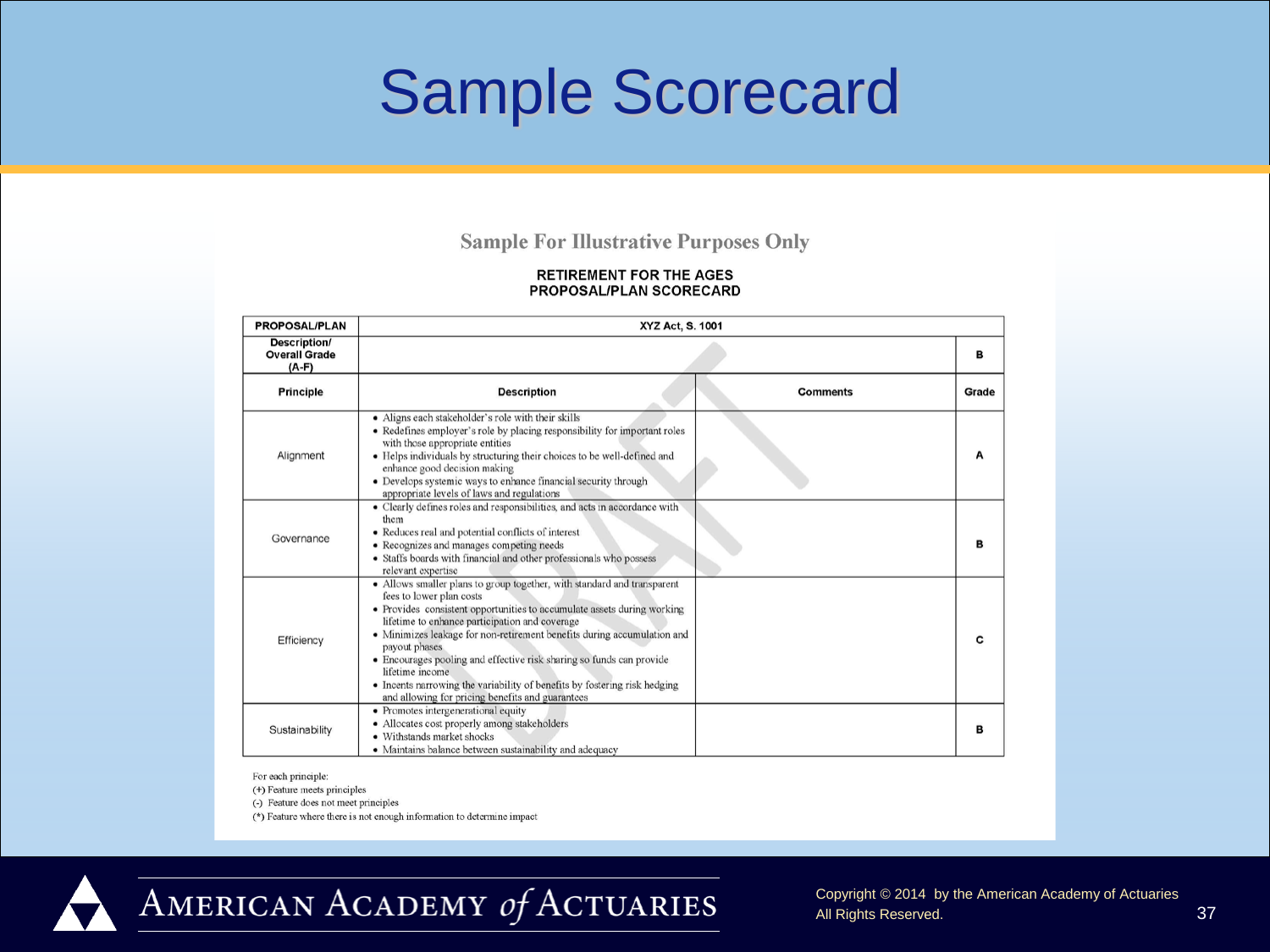## Next Steps

- Scorecard will evaluate existing proposals and plans against AGES principles
- Going forward, Academy will publish new scorecards as new plans/proposals come up.
- April 28 forum in DC
	- Meet with stakeholder representatives of "scored" proposals/plans
	- Discuss current proposals to address shortfalls of current systems
- Website: [www.actuary.org/retirement-for-the-ages](http://www.actuary.org/retirement-for-the-ages)

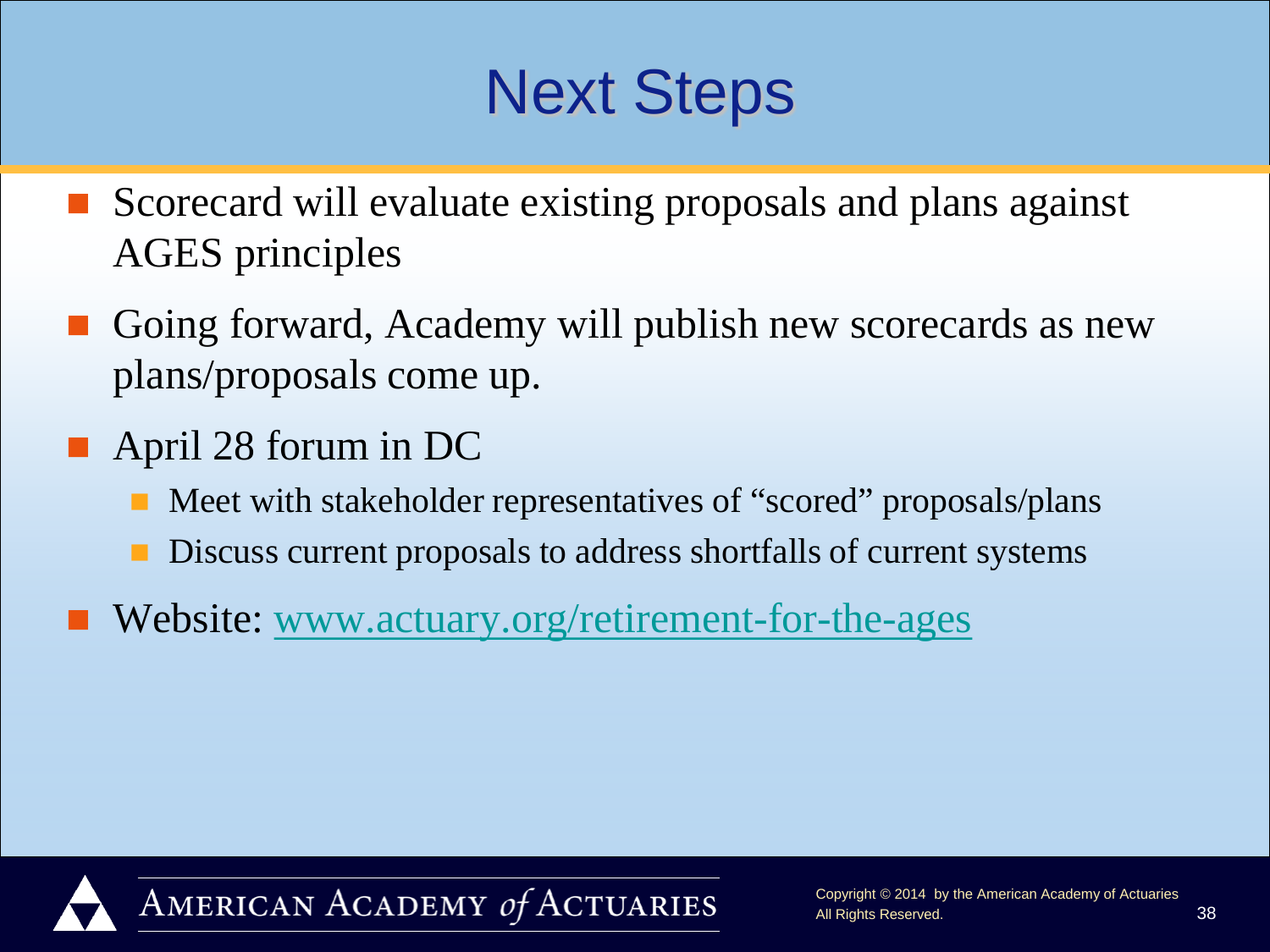## Contact Information

#### **Don Fuerst, Senior Pension Fellow [fuerst@actuary.org](mailto:fuerst@actuary.org)**

### **David Goldfarb, Pension Policy Analyst [goldfarb@actuary.org](mailto:goldfarb@actuary.org)**